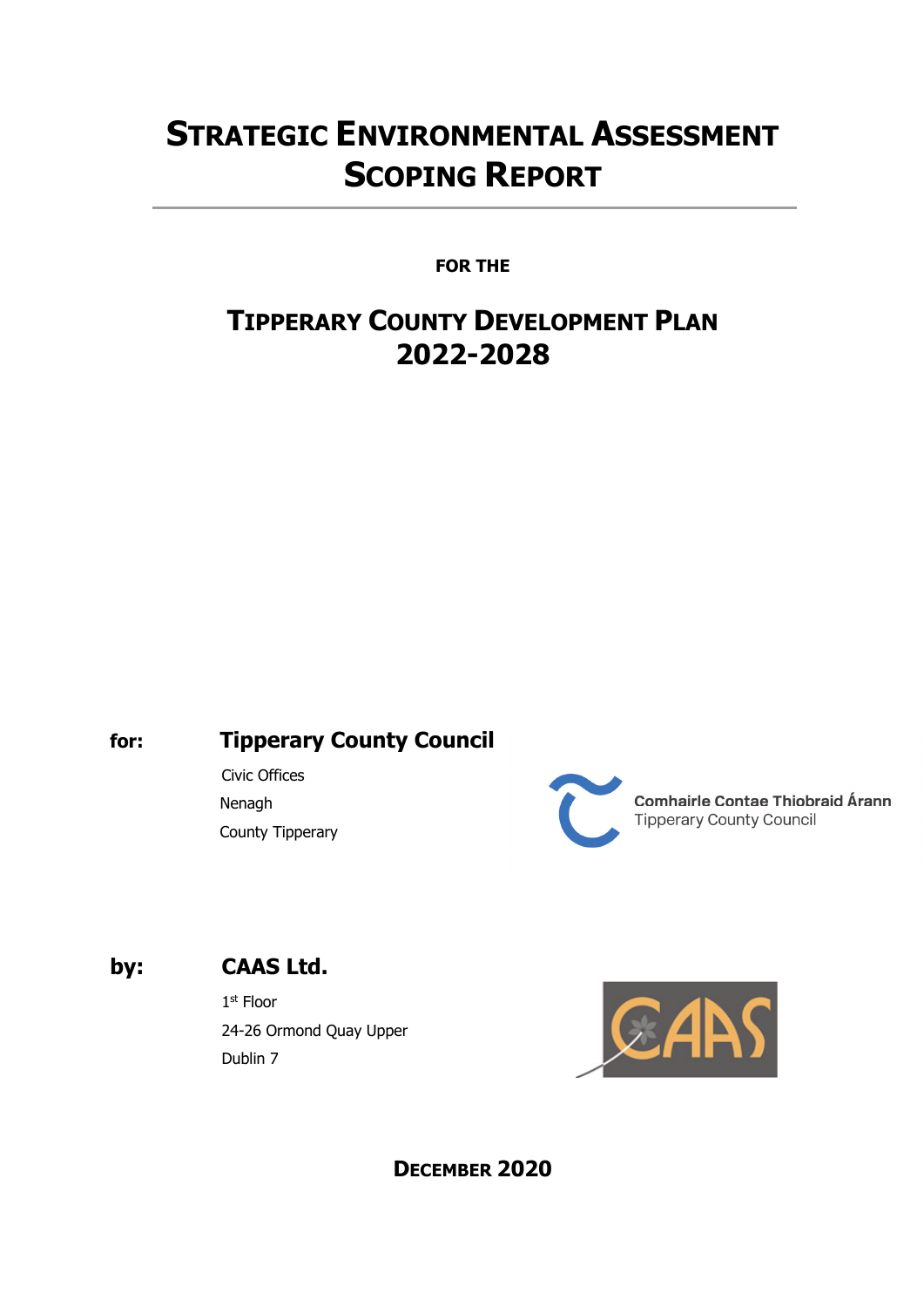# **Table of Contents**

| <b>Section 1</b>                                            |                                                                       |  |
|-------------------------------------------------------------|-----------------------------------------------------------------------|--|
| 1.1<br>1.2<br>1.3                                           |                                                                       |  |
| <b>Section 2</b>                                            | Details on the Likely Content of the Draft Plan  10                   |  |
| <b>Section 3</b>                                            | Scope of Environmental Baseline Data to be used in the Assessment. 11 |  |
| 3.1<br>3.2<br>3.3<br>3.4<br>3.5<br>3.6<br>3.7<br>3.8<br>3.9 |                                                                       |  |
| <b>Section 4</b>                                            |                                                                       |  |
| 4.1<br>4.2<br>4.3<br>4.4<br>4.5<br>4.6<br>4.7<br>4.8        |                                                                       |  |
| <b>Section 5</b>                                            |                                                                       |  |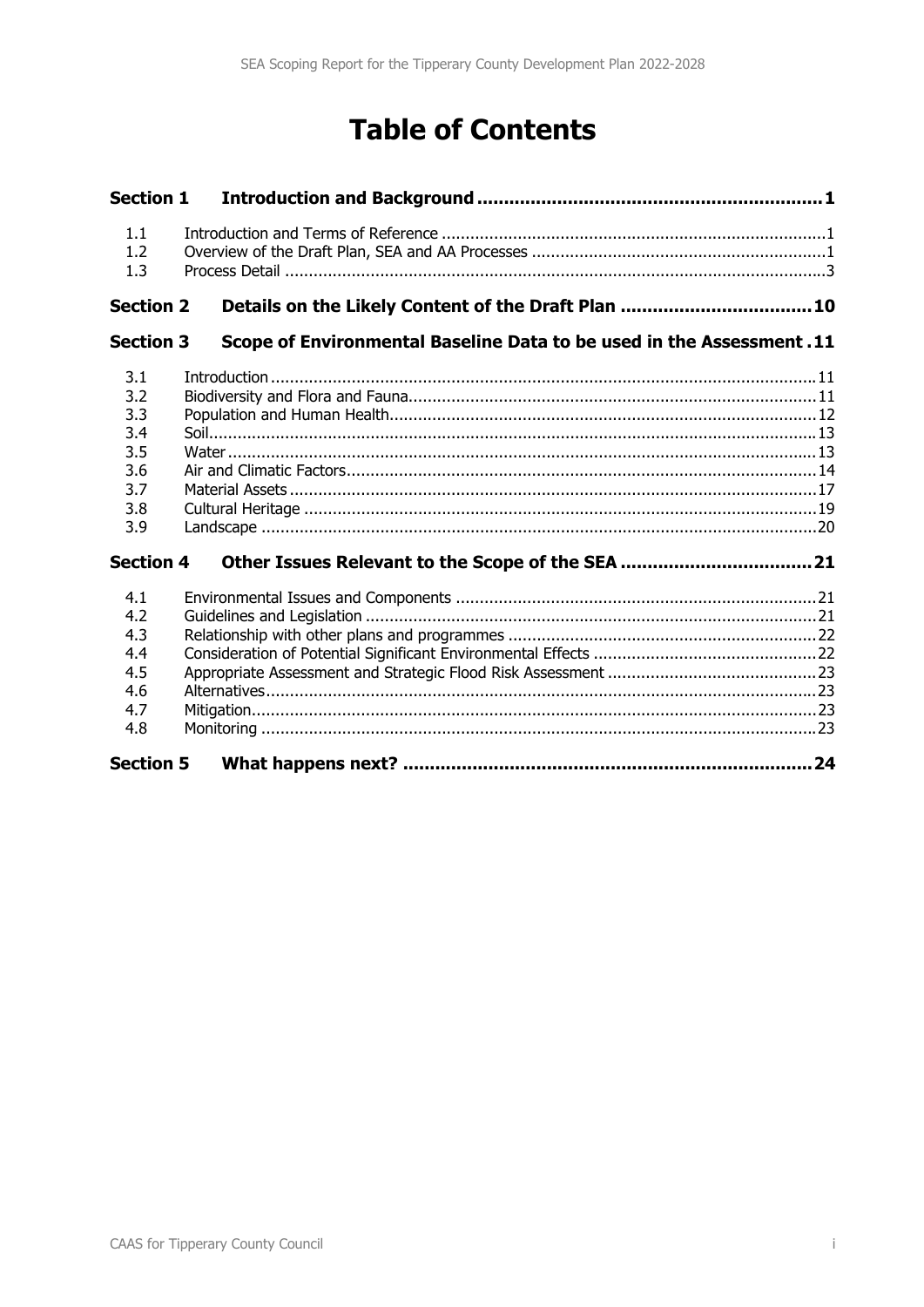# **Section 1 Introduction and Background**

### **1.1 Introduction and Terms of Reference**

Tipperary County Council intends to review the existing South Tipperary Development Plan 2009 (as varied) and North Tipperary County Development Plan 2010 (as varied) and prepare new Tipperary County Development Plan 2022-2028 under Sections 11 and 12 of the Planning and Development Act 2000 (as amended).

As the Development Plan will cover an area the population of which exceeds 10,000 persons, Strategic Environmental Assessment  $(SEA)^1$  is required by the Planning and Development (SEA) Requlations (as amended) to be undertaken on the Plan.

This SEA Scoping Report communicates and defines the scope of the environmental issues which are to be dealt with by the SEA together with the level of detail to which it is intended to address these issues, as per the SEA Guidelines<sup>2</sup>. It has been informed by SEA consultations with environmental authorities.

# **1.2 Overview of the Draft Plan, SEA and AA Processes**

Figure 1.1 provides an overview of the integrated Plan-preparation, SEA, Appropriate Assessment  $(AA)^3$ and Strategic Flood Risk Assessment (SFRA)<sup>4</sup> processes. The preparation of the Draft Plan, SEA, AA and SFRA are taking place concurrently and the findings of the SEA, AA and SFRA will inform the Draft Plan.

Taking into account the scope detailed in this SEA Scoping Report and SEA scoping submissions, and consideration of these submissions by the SEA process, environmental impacts will be predicted, evaluated and mitigated. The findings of the assessment will be presented in an SEA Environmental Report that will accompany the Draft Plan on public display as part of the required statutory public consultation. The findings of both the AA and SFRA will be integrated into the SEA Environmental Report. AA and SFRA documents will also accompany the Draft Plan on public display. The SEA will follow elements of Integrated Biodiversity Assessment5.

Submissions received following public consultation of the Draft Plan will be responded to in the Chief Executive's report on public consultation, with updates made to the SEA and AA documentation where relevant. Proposed Material Alterations will be screened for the need to undergo SEA and AA and full, detailed assessments will be undertaken where required.

The SEA and AA documents will accompany the Proposed Material Alterations, if made, on public display. Submissions from that round of public consultations would be responded to in the Chief Executive's report on public consultation, with updates made to the SEA and AA documentation where relevant.

Any proposed modifications would be examined to ensure that they would not be likely to affect the Natura 2000 network of designated ecological sites and to ensure that they would not be likely to result in significant environmental effects.

<sup>&</sup>lt;sup>1</sup> SEA is the formal, systematic evaluation of the likely significant environmental effects of implementing a plan or programme before a decision is made to adopt it.

<sup>&</sup>lt;sup>2</sup> Implementation of SEA Directive (2001/42/EC): Assessment of the Effects of Certain Plans and Programmes on the Environment Guidelines for Regional Authorities and Planning Authorities (DEHLG, 2004), Page 18: "It is recommended that at the end of the scoping procedure, the plan-making authority should prepare a brief scoping report of its conclusions as to what information is to be included in the environmental report, taking account of any recommendations from the environmental authorities."

<sup>&</sup>lt;sup>3</sup> AA is a focused and detailed impact assessment of the implications of a strategic action or project, alone and in combination with

other strategic actions and projects, on the integrity of a European site in view of its conservation objectives.<br><sup>4</sup> SFRA is an area-wide examination of the risks of flooding to support spatial planning decisions such as areas for development.

<sup>&</sup>lt;sup>5</sup> As detailed in the EPA's 2013 Integrated Biodiversity Impact Assessment - Streamlining AA, SEA and EIA Processes: Practitioner's Manual.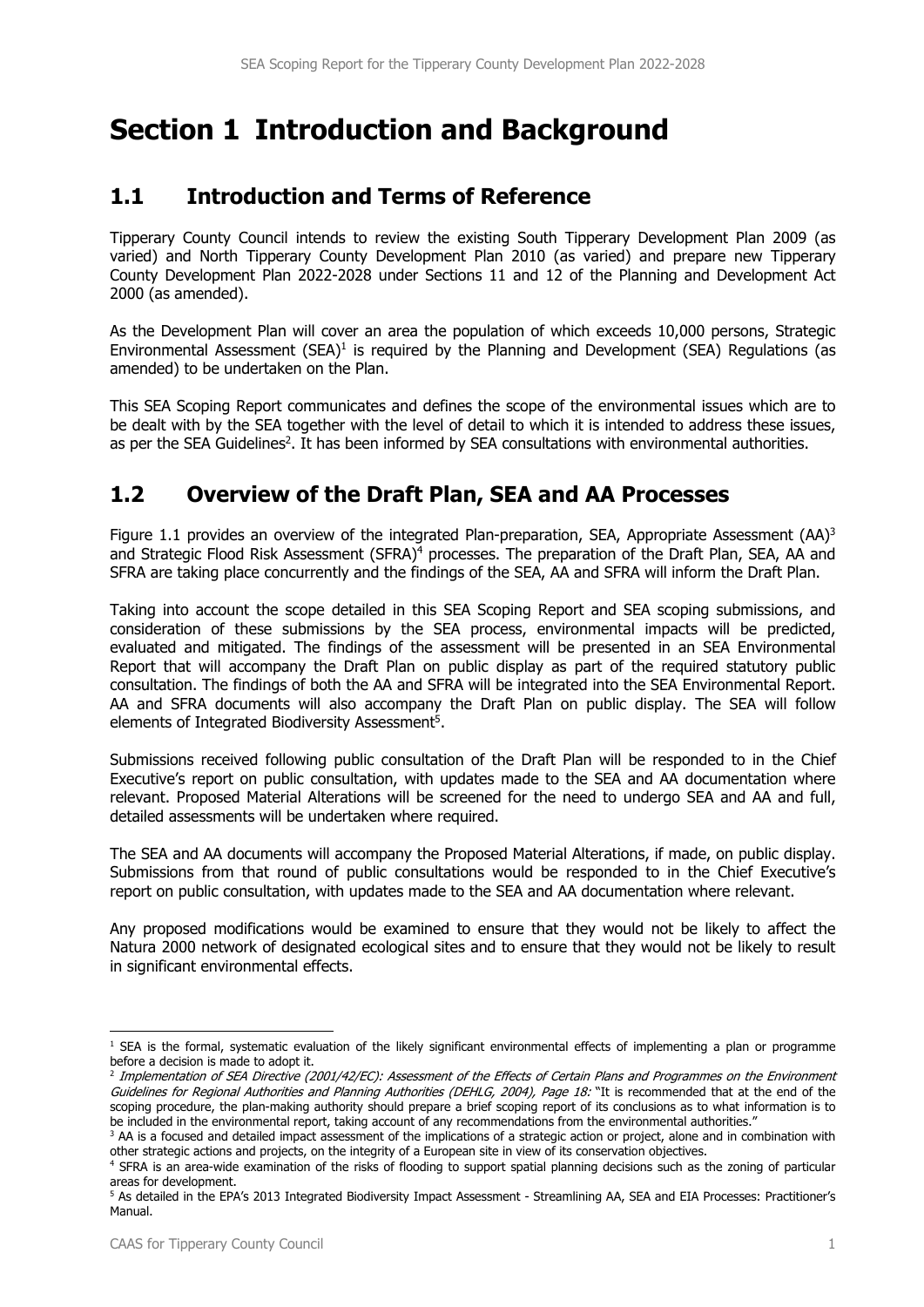When the Plan is adopted, the SEA, AA and SFRA documents will be finalised and SEA Statement, which will include information on how environmental considerations were integrated into the Plan, will be prepared. The Plan will be implemented and environmental monitoring will be undertaken.



**Figure 1.1 Overview of the SEA Process in the Review and Preparation of the County Development Plan (including AA and SFRA processes)**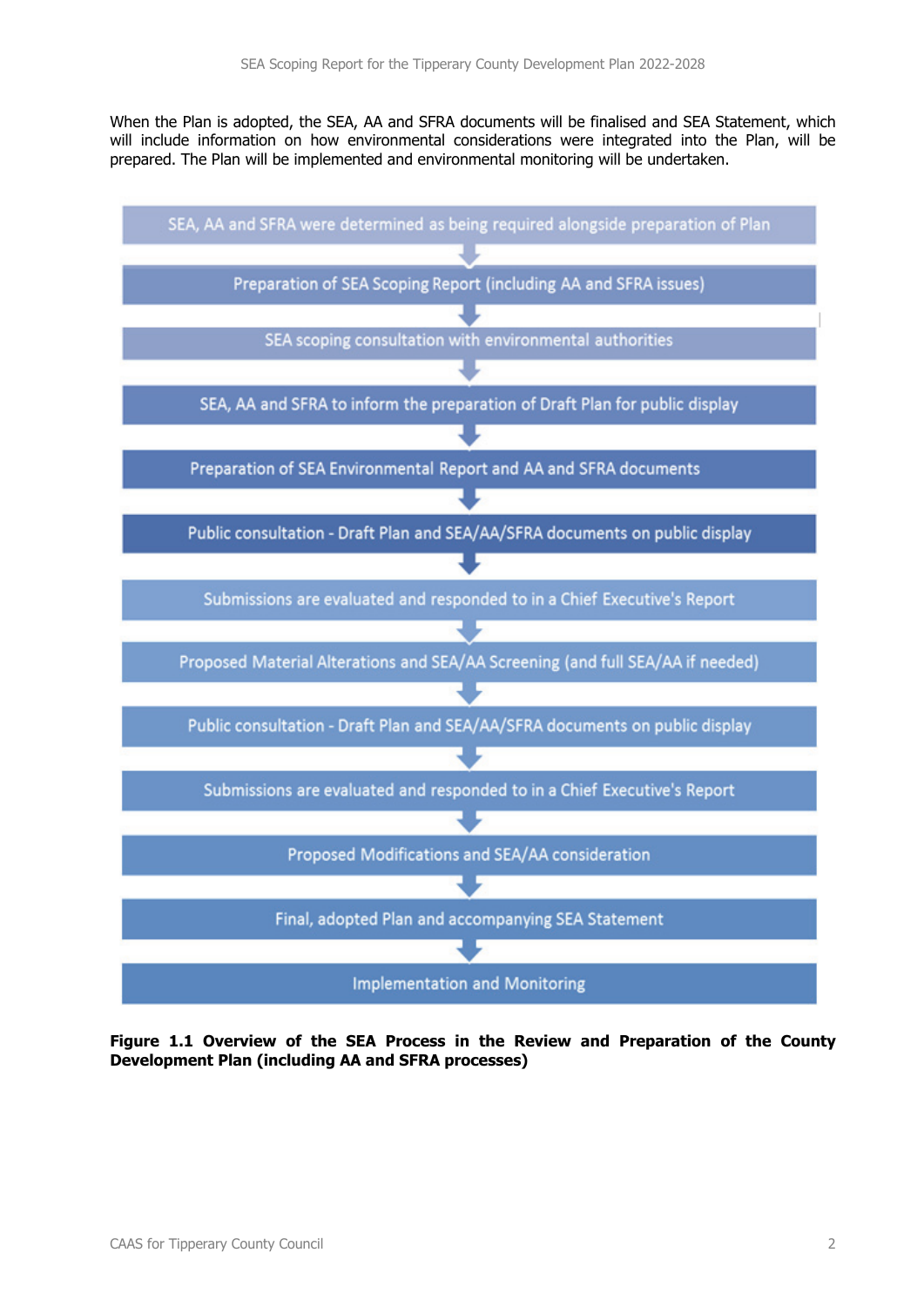## **1.3 Process Detail**

### **1.3.1 Legislative Context for SEA**

Directive 2001/42/EC on the Assessment of the Effects of Certain Plans and Programmes on the Environment, referred to hereafter as the SEA Directive, introduced the requirement that SEA be carried out on plans and programmes which are prepared for a number of sectors, including land use planning. The SEA Directive was transposed into Irish Law through the European Communities (Environmental Assessment of Certain Plans and Programmes) Regulations 2004 (Statutory Instrument Number (SI No. 435 of 2004) and the Planning and Development (Strategic Environmental Assessment) Regulations 2004 (SI No. 436 of 2004). Both sets of Regulations became operational on 21 July 2004. The Regulations have been amended by the European Communities (Environmental Assessment of Certain Plans and Programmes) (Amendment) Regulations 2011 (SI No. 200 of 2011) and the Planning and Development (Strategic Environmental Assessment) (Amendment) Regulations 2011 (SI No. 201 of 2011).

### **1.3.2 Appropriate Assessment**

Screening for Appropriate Assessment (AA), and possibly subsequent stages of assessment, will be undertaken alongside the preparation and adoption of the Draft Plan. AA is an impact assessment process concerning European Sites (which collectively comprise the Natura 2000 network) - these sites have been designated or proposed for designation by virtue of their ecological importance. The Habitats Directive<sup>6</sup> requires, inter alia, that plans and programmes undergo an AA process to establish the likely or potential effects arising from implementation on the Plan. If the effects are deemed to be significant, potentially significant or uncertain then the Plan must undergo Stage 2 AA.

### **1.3.3 Strategic Flood Risk Assessment**

A Strategic Flood Risk Assessment (SFRA) will also be undertaken alongside the preparation and adoption of the Draft Plan, identifying and assessing flood risk to inform the content of the Plan including policies, objectives and land use zoning. The requirement for SFRA is provided under 'The Planning System and Flood Risk Management Guidelines for Planning Authorities' (Department of the Environment, Heritage and Local Government and Office of Public Works, 2009) and Circular PL 2/2014 (Department of Environment, Community and Local Government).

### **1.3.4 Outcomes of the SEA and AA Processes**

The SEA, AA and SFRA processes will facilitate the integration of environmental considerations into the Plan, including: policies and objectives contributing towards environmental protection and management and the sustainable development; and the integration of environmental considerations into the land use zoning included as part of the Plan.

### **1.3.5 Scoping and consultations with environmental authorities**

As part of the SEA scoping process, environmental authorities<sup>7</sup> specified under the Planning and Development (SEA) Regulations (as amended), were notified that a submission or observation in relation to the scope and level of detail of the information to be included in the SEA Environmental Report can be made to the Council. Scoping Notices issued to these authorities were accompanied by an earlier, draft version of this SEA Scoping Report.

<sup>6</sup> Directive 92/43/EEC on the conservation of natural habitats and of wild fauna and flora

<sup>&</sup>lt;sup>7</sup> The following authorities are being notified: Environmental Protection Agency; Department of Environment, Climate and Communications; Department of Agriculture, Food and the Marine; Department of Tourism, Culture, Arts, Gaeltacht, Sport and Media; Department of Housing, Local Government and Heritage; Galway County Council; Clare County Council; Limerick City and County Council; Cork County Council; Waterford County Council; Kilkenny County Council; Laois County Council; and Offaly County Council.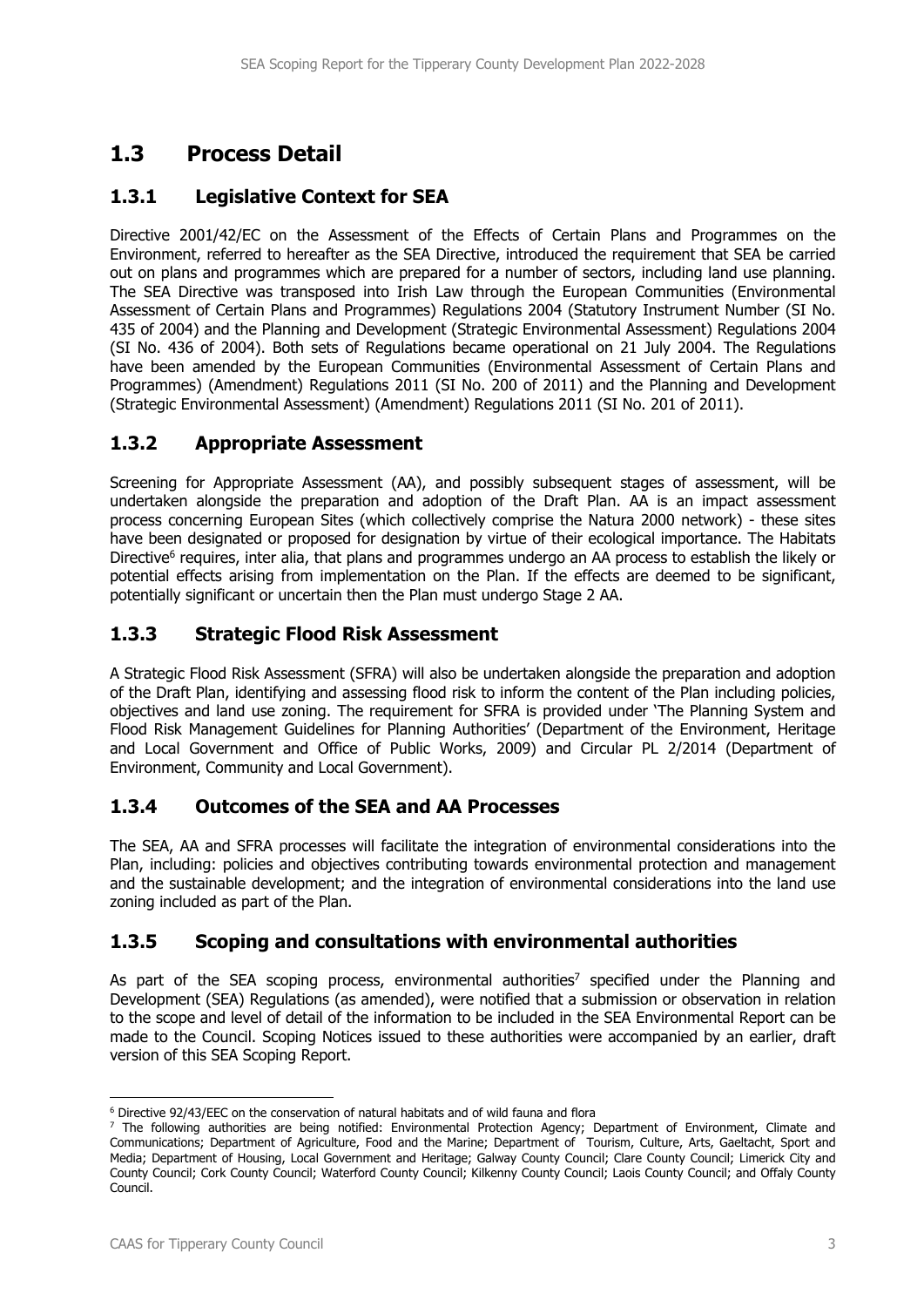Two submissions were received in response to the SEA Scoping Notices and Draft SEA Scoping Report from the following environmental authorities:

- Environmental Protection Agency; and
- Department of the Environment, Climate and Communications (one from the Waste Policy and resource Efficiency Division and one from Geological Survey of Ireland).

The issues raised in these submissions and associated SEA responses are detailed on Table 1.1 below.

**Table 1.1 SEA Scoping Submissions and SEA Responses** 

| Ref. | <b>Issue raised in submission</b>                                                                                                                                                                                                                                                                                                                                                                                                                                                                                                                                                                                                                                                              | <b>SEA Response</b>                                                                                                                                                                                                                                                                                                                                               |
|------|------------------------------------------------------------------------------------------------------------------------------------------------------------------------------------------------------------------------------------------------------------------------------------------------------------------------------------------------------------------------------------------------------------------------------------------------------------------------------------------------------------------------------------------------------------------------------------------------------------------------------------------------------------------------------------------------|-------------------------------------------------------------------------------------------------------------------------------------------------------------------------------------------------------------------------------------------------------------------------------------------------------------------------------------------------------------------|
| 1    | <b>Submission from the Environmental Protection Agency</b>                                                                                                                                                                                                                                                                                                                                                                                                                                                                                                                                                                                                                                     |                                                                                                                                                                                                                                                                                                                                                                   |
| A    | We acknowledge your notice, dated 17th September 2020, in relation to the<br>Scoping Report/Issues Paper for the Tipperary County Development Plan 2022-<br>2028 (the 'Plan').<br>The EPA is one of five statutory environmental authorities under the SEA<br>Regulations. In our role as an SEA environmental authority, we focus on<br>promoting the full and transparent integration of the findings of the<br>Environmental Assessment into the Plan and advocating that the key<br>environmental challenges for Ireland are addressed as relevant and appropriate<br>to the Plan. Our functions as an SEA environmental authority do not include<br>approving or enforcing SEAs or plans. | Noted.                                                                                                                                                                                                                                                                                                                                                            |
| в    | As a priority, we focus our efforts on reviewing and commenting on key sector<br>plans. For land use plans at county and local level, we provide a 'self-service<br>approach' via the attached guidance document 'SEA of Local Authority Land Use<br>Plans - EPA Recommendations and Resources'. This document is updated<br>regularly and sets out our key recommendations for integrating environmental<br>considerations into Local Authority land use Plans. We recommend that you take<br>this guidance document into account in preparing the Plan and SEA.                                                                                                                              | The 'SEA of Local Authority Land<br>Use Plans - EPA Recommendations<br>and Resources' document has been<br>considered in the preparation of<br>this SEA Scoping Report and will be<br>file for<br>kept<br>on<br>reference<br>throughout the SEA process.                                                                                                          |
| C    | In preparing the Plan, Tipperary County Council should also ensure that the Plan<br>aligns with key relevant higher-level plans and programmes and is consistent<br>with the relevant objectives and policy commitments of the National Planning<br>Framework and the Regional Spatial and Economic Strategy for the Southern<br>Region.                                                                                                                                                                                                                                                                                                                                                       | The National Planning Framework,<br>the Regional Spatial and Economic<br>Strategy for the Southern Region<br>and other relevant plans and<br>programmes will be considered as<br>part of the preparation of the Plan<br>associated<br>and<br>environmental<br>assessments, as relevant.                                                                           |
| D    | <b>Specific Comments:</b><br>As well as our attached guidance, we include here some key environmental<br>considerations which should also be taken into account in preparing the Plan.<br>State of the Environment Report - Ireland's Environment 2016<br>In preparing the Plan and SEA, the recommendations, key issues and challenges<br>described within our most recent State of the Environment Report Ireland's<br>Environment - An Assessment 2016 (EPA, 2016) should be considered, as<br>relevant and appropriate to the Plan.                                                                                                                                                        | The recommendations, key issues<br>and challenges described within the<br>version<br>of<br>Ireland's<br>current<br>(2020)<br>will<br>Environment<br>be<br>considered in the preparation of<br>the Plan.                                                                                                                                                           |
| Е    | Community Engagement<br>One of the key messages from the State of the Environment Report (EPA, 2016)<br>is the importance and value of Community Engagement. In preparing the Plan<br>and carrying out the SEA (including developing alternatives), the need to<br>proactively engage local communities should be a core consideration.                                                                                                                                                                                                                                                                                                                                                        | The public consultation (including<br>the local community) will be<br>provided with an opportunity to<br>make a submission on the Draft<br>Plan and associated environmental<br>documents during public display.                                                                                                                                                  |
| F    | Sustainable Development Goals<br>Describing the links with the UN Agenda 2030 for Sustainable Development and<br>the related Sustainable Development Goals (SDGs) would help to frame the Plan<br>(and SEA) within the context of the wider sustainable development agenda and<br>ensure that the Plan is consistent with achieving the SDGs. Relevant targets and<br>actions in Ireland's SDG Implementation Plan (DCCAE, 2018) should be<br>integrated as appropriate into the Plan.                                                                                                                                                                                                         | The UN Sustainable Development<br>Goals (SDGs) and relevant targets<br>and actions in Ireland's SDG<br>Implementation<br>Plan<br>(DCCAE,<br>2018) has been considered in the<br>preparation of this SEA Scoping<br>Report and will be kept on file for<br>reference throughout the<br><b>SEA</b><br>process,<br>relevant<br>as<br>and<br>appropriate to the Plan. |
| G    | Critical service infrastructure<br>In proposing and in implementing the Plan, you should ensure that the Plan is<br>consistent with the need for proper planning and sustainable development.                                                                                                                                                                                                                                                                                                                                                                                                                                                                                                  | consider<br>Noted. The SEA will<br><i>implications</i><br>of<br>the<br>potential<br>additional pressures on existing                                                                                                                                                                                                                                              |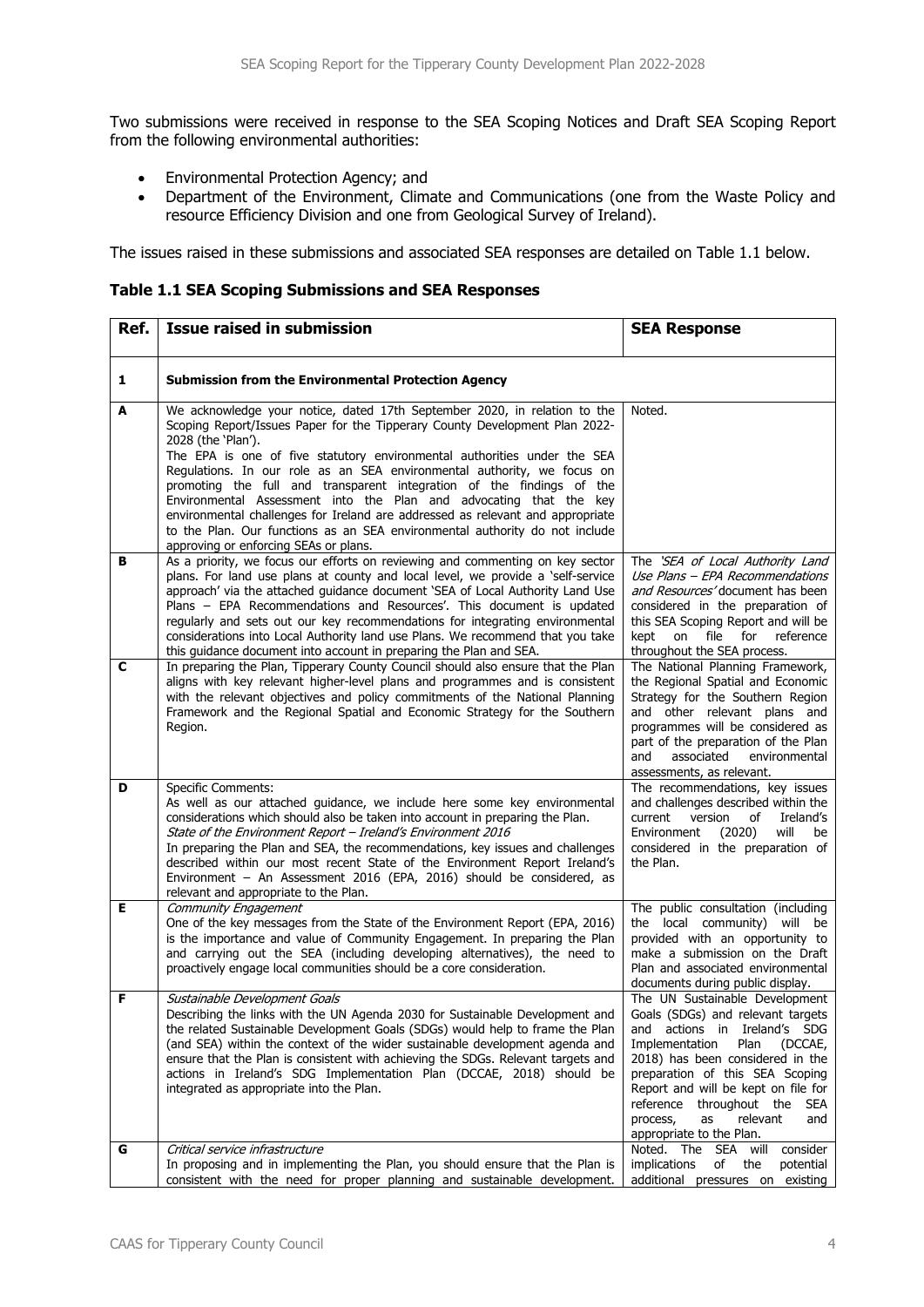| Ref.         | <b>Issue raised in submission</b>                                                                                                                                                                                                                                                                                                                                                                                                                                                                                                                                                                                                                                                                                                                                                                                                                                                                                                                                                                                                                                                                                                                                                                                                                                                                                                                                                                                                                                              | <b>SEA Response</b>                                                                                                                                                                                                                                                                        |
|--------------|--------------------------------------------------------------------------------------------------------------------------------------------------------------------------------------------------------------------------------------------------------------------------------------------------------------------------------------------------------------------------------------------------------------------------------------------------------------------------------------------------------------------------------------------------------------------------------------------------------------------------------------------------------------------------------------------------------------------------------------------------------------------------------------------------------------------------------------------------------------------------------------------------------------------------------------------------------------------------------------------------------------------------------------------------------------------------------------------------------------------------------------------------------------------------------------------------------------------------------------------------------------------------------------------------------------------------------------------------------------------------------------------------------------------------------------------------------------------------------|--------------------------------------------------------------------------------------------------------------------------------------------------------------------------------------------------------------------------------------------------------------------------------------------|
|              |                                                                                                                                                                                                                                                                                                                                                                                                                                                                                                                                                                                                                                                                                                                                                                                                                                                                                                                                                                                                                                                                                                                                                                                                                                                                                                                                                                                                                                                                                |                                                                                                                                                                                                                                                                                            |
|              | Adequate and appropriate critical service infrastructure should be in place, or<br>required to be put in place, to service any development proposed and authorised<br>during the lifetime of the Plan.                                                                                                                                                                                                                                                                                                                                                                                                                                                                                                                                                                                                                                                                                                                                                                                                                                                                                                                                                                                                                                                                                                                                                                                                                                                                         | critical infrastructure. The SEA will<br>also consider effects arising from<br>the construction of any ancillary<br>developments.                                                                                                                                                          |
| н            | Integration of transport & land-use planning<br>The Plan should support the need for compact growth and better integration of<br>transport and land-use planning, including walking and cycling infrastructure,<br>public transport, park-and-ride facilities, etc.                                                                                                                                                                                                                                                                                                                                                                                                                                                                                                                                                                                                                                                                                                                                                                                                                                                                                                                                                                                                                                                                                                                                                                                                            | The SEA will seek to ensure that<br>the Plan supports compact growth<br>and sustainable transport solutions.                                                                                                                                                                               |
| $\mathbf{I}$ | Biodiversity<br>The Plan should include specific actions/objectives and commitments to protect<br>designated habitats and protected species (and associated ecological<br>corridors/linkages) within, and adjacent to, the Plan area. The EPA has published<br>guidance on Integrated Biodiversity Impact Assessment - Streamlining AA, SEA<br>and EIA Processes. Best Practice Guidance. The aim of this guidance is to inform<br>practitioners, plan/project proponents and consent authorities on integrating<br>SEA, EIA and AA processes and requirements to streamline biodiversity<br>considerations. This may be useful to consider in preparing the Plan and SEA.                                                                                                                                                                                                                                                                                                                                                                                                                                                                                                                                                                                                                                                                                                                                                                                                     | Provisions contributing towards the<br>protection of<br>European Sites,<br>habitats and<br>species will be<br>integrated into the Plan. The cited<br>guidance has been considered in<br>the preparation of the SEA Scoping<br>Report and will be considered<br>throughout the SEA process. |
| J            | Climate Action<br>You should ensure that the Plan aligns with national commitments on climate<br>change mitigation and adaptation, including those set out in the Climate Action<br>Plan 2019, as well as incorporating any relevant recommendations and measures<br>in sectoral, regional and local climate adaptation and mitigation plans.<br>Key climate-related aspects to consider in the Plan and SEA include:<br>• Direct and indirect impacts of the Plan on greenhouse gas emissions and<br>removals (Mitigation);<br>• Direct and indirect impacts of climate change on the implementation of the<br>Plan, e.g. the resilience of critical water service infrastructure to flooding and<br>drought (Adaptation);<br>• The linkages between mitigation and adaptation (inter-relationships).<br>The following resources may be of assistance in incorporating these factors into<br>the Plan and SEA:<br>• Ireland's Greenhouse Gas Emissions Projections for 2018-2040<br>• Integrating Climatic Factors into the Strategic Environmental Assessment<br>Process in Ireland<br>• Local Authority Adaptation Strategy Development Guideline<br>• Integration of Climatic Factors into SEA in Ireland                                                                                                                                                                                                                                                                  | The SEA will seek to ensure that<br>the Plan contributes towards<br>climate mitigation and adaptation<br>and that the Plan is aligned with<br>national commitments on climate<br>change mitigation and adaptation.                                                                         |
| K            | Key Plans and Programmes<br>Some suggested national/regional/sectoral plans to consider in preparing the<br>Plan and SEA are listed below.<br><b>Spatial Planning</b><br>- Local Authority Development Plans<br>Sustainable Development<br>- National Implementation Plan for the Sustainable Development Goals<br>Tourism<br>- National Greenways Strategy<br>- Local authority tourism strategies<br>Climate<br>- Relevant sectoral, regional and local authority climate adaptation and mitigation<br>plans/strategies - including Climate Change Adaptation Plan for Built and<br>Archaeological Heritage (DCHG, in preparation).<br>- Relevant OPW Flood Risk Managements Plans and associated flood risk<br>mapping<br>- National Climate Action Plan 2019<br>- National Energy and Climate Plan (DCCAE, in preparation)<br>- National Mitigation Plan<br>- National Adaptation Framework<br>Biodiversity<br>- National Biodiversity Action Plan<br>- All Island Pollinator Plan<br>- Any available biodiversity/heritage plans and habitat mapping<br>Water & Water Services<br>- River Basin Management Plan for Ireland 2018-2021<br>- Water Services Strategic Plan / Capital Investment Programme and Draft<br>National Water Resources Plan (Irish Water)<br>Transport<br>- Planning Land Use and Transport – Outlook 2040 (DTTAS, in preparation)<br>Air & Noise<br>- Local Authority Noise Action Plans<br>- National Clean Air Strategy (DCCAE, in preparation) | Recommended<br>key<br>plans<br>and<br>programmes will be considered as<br>part of the preparation of the Plan<br>associated<br>environmental<br>and<br>assessments.                                                                                                                        |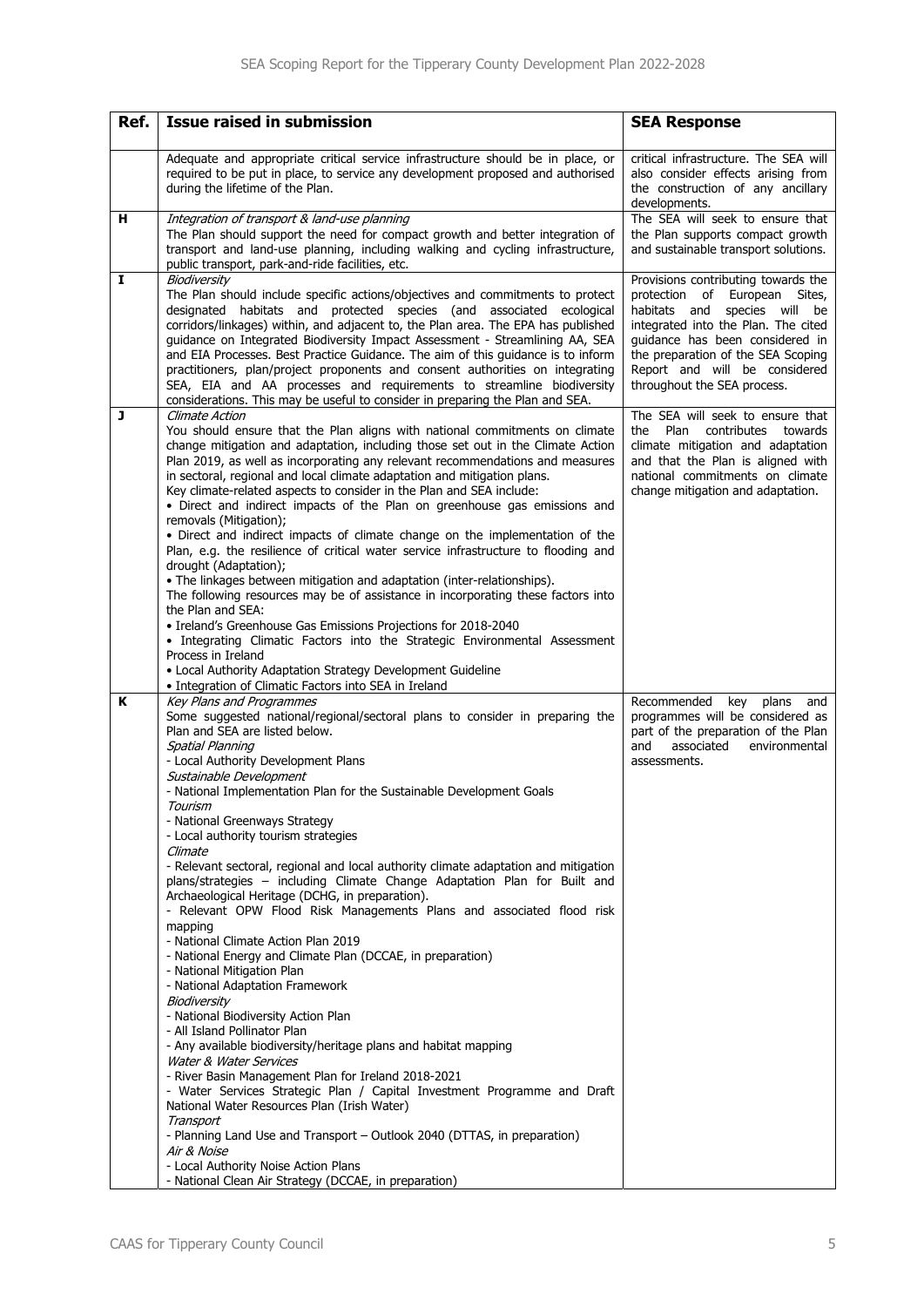| Ref.                    | <b>Issue raised in submission</b>                                                                                                                                                                                                                                                                                                                                                                                                                                                                                                                                                                                                                                                                                                                                                                                                                                                                                                                                                                  | <b>SEA Response</b>                                                                                                                                                                                                                                                                                                                                                                                                                                                                                          |
|-------------------------|----------------------------------------------------------------------------------------------------------------------------------------------------------------------------------------------------------------------------------------------------------------------------------------------------------------------------------------------------------------------------------------------------------------------------------------------------------------------------------------------------------------------------------------------------------------------------------------------------------------------------------------------------------------------------------------------------------------------------------------------------------------------------------------------------------------------------------------------------------------------------------------------------------------------------------------------------------------------------------------------------|--------------------------------------------------------------------------------------------------------------------------------------------------------------------------------------------------------------------------------------------------------------------------------------------------------------------------------------------------------------------------------------------------------------------------------------------------------------------------------------------------------------|
|                         | - National Air Pollution Control Programme (DCCAE, 2019)                                                                                                                                                                                                                                                                                                                                                                                                                                                                                                                                                                                                                                                                                                                                                                                                                                                                                                                                           |                                                                                                                                                                                                                                                                                                                                                                                                                                                                                                              |
| L                       | <b>Available Guidance &amp; Resources</b><br>Our website contains various SEA resources and guidance, including:<br>- SEA process guidance and checklists<br>- Inventory of spatial datasets relevant to SEA<br>- topic specific SEA guidance (including Good practice note on Cumulative Effects<br>Assessment (EPA, 2020), Guidance on SEA Statements and Monitoring (EPA,<br>2020), Integrating climatic factors into SEA (EPA, 2019), Developing and<br>Assessing Alternatives in SEA (EPA, 2015), and Integrated Biodiversity Impact<br>Assessment (EPA, 2012)) You can access these resources at:<br>www.epa.ie/monitoringassessment/assessment/sea/                                                                                                                                                                                                                                                                                                                                         | These resources and guidance<br>have been considered in the<br>preparation of this SEA Scoping<br>Report and will be accessed, as<br>relevant, for reference throughout<br>the SEA process.                                                                                                                                                                                                                                                                                                                  |
| м                       | <b>Environmental Sensitivity Mapping (ESM) Webtool</b>                                                                                                                                                                                                                                                                                                                                                                                                                                                                                                                                                                                                                                                                                                                                                                                                                                                                                                                                             | The ESM Webtool<br>has<br>been                                                                                                                                                                                                                                                                                                                                                                                                                                                                               |
|                         | The ESM Webtool is a new decision support tool to assist SEA and planning<br>processes in Ireland. The tool brings together over 100 datasets and allows users<br>to explore environmental considerations within a particular area and create plan-<br>specific environmental sensitivity maps. These maps can help planners anticipate<br>potential land-use conflicts and help identify suitable development locations,<br>while also protecting the environment. The ESM Webtool is available at<br>www.enviromap.ie.                                                                                                                                                                                                                                                                                                                                                                                                                                                                           | considered in the preparation of<br>this report and will be considered<br>throughout the SEA process, where<br>relevant.                                                                                                                                                                                                                                                                                                                                                                                     |
| N                       | <b>EPA SEA WebGIS Tool</b><br><b>SEA</b><br>WebGIS<br>Our<br>Tool,<br>available<br>through<br><b>EDEN</b><br>the<br>portal<br>(https://gis.epa.ie/EIS_SEA/), allows public authorities to produce an indicative<br>report on key aspects of the environment in a specific geographic area. It is<br>intended to assist in SEA screening and scoping exercises.                                                                                                                                                                                                                                                                                                                                                                                                                                                                                                                                                                                                                                     | Available online EPA resources,<br>including mapping resources, have<br>been considered in the preparation<br>of this report and will<br>be<br>considered throughout the SEA and                                                                                                                                                                                                                                                                                                                             |
| O                       | <b>EPA WFD Application</b><br>Our WFD Application provides a single point of access to water quality and<br>catchment data from the national WFD monitoring programme. The Application is<br>accessed through EDEN https://wfd.edenireland.ie/ and is available to public<br>agencies. Publicly available data can be accessed via the Catchments ie website.                                                                                                                                                                                                                                                                                                                                                                                                                                                                                                                                                                                                                                      | AA processes.                                                                                                                                                                                                                                                                                                                                                                                                                                                                                                |
| P                       | <b>EPA AA GeoTool</b><br>Our AA GeoTool application has been developed in partnership with the NPWS. It<br>allows users to a select a location, specify a search area and gather available<br>information for each European Site within the area. It is available at:<br>http://www.epa.ie/terminalfour/AppropAssess/index.jsp                                                                                                                                                                                                                                                                                                                                                                                                                                                                                                                                                                                                                                                                     |                                                                                                                                                                                                                                                                                                                                                                                                                                                                                                              |
| R                       | <b>Environmental Authorities</b><br>Under the SEA Regulations, you should also consult with:<br>• The Minister for Housing, Planning and Local Government,<br>. The Minister for Agriculture, Food and the Marine, and the Minister for<br>Communications, Climate Action and Environment, where it appears to you as<br>the competent authority that the plan or programme, or modification to a plan or<br>programme, might have significant effects on fisheries or the marine<br>environment,<br>• The Minister for Culture, Heritage and the Gaeltacht where it appears to you as<br>the competent authority that the plan or programme, or modification to a plan or<br>programme, might have significant effects in relation to the architectural or<br>archaeological heritage or to nature conservation, and<br>• any adjoining planning authority whose area is contiguous to the area of a<br>planning authority which prepared a draft plan, proposed variation or local area<br>plan. | Notice has also been given to<br>relevant environmental authorities<br>as part of the SEA scoping process.                                                                                                                                                                                                                                                                                                                                                                                                   |
| $\overline{\mathbf{2}}$ | Submission from the Department of Environment, Climate and Communications (from the Waste Policy<br>and Resource Efficiency Division)                                                                                                                                                                                                                                                                                                                                                                                                                                                                                                                                                                                                                                                                                                                                                                                                                                                              |                                                                                                                                                                                                                                                                                                                                                                                                                                                                                                              |
| A                       | In respect of waste in the within documentation, we would be obliged if the local<br>authority would consult directly with their respective Regional Waste<br>Management Planning Office regarding development of the final plans.                                                                                                                                                                                                                                                                                                                                                                                                                                                                                                                                                                                                                                                                                                                                                                 | Noted. The Draft Plan will be<br>placed on public display in the<br>future and submissions will be<br>invited. Any submissions made on<br>the Draft Plan and associated<br>environmental assessments will be<br>taken into account before the Plan<br>is finalised. A submission made by<br>Southern<br>Region<br>the<br>Waste<br>Management Office as part of the<br>initial consultation on the review of<br>the Plan is being taken into<br>account<br>by<br>the<br>Draft<br>Plan<br>preparation process. |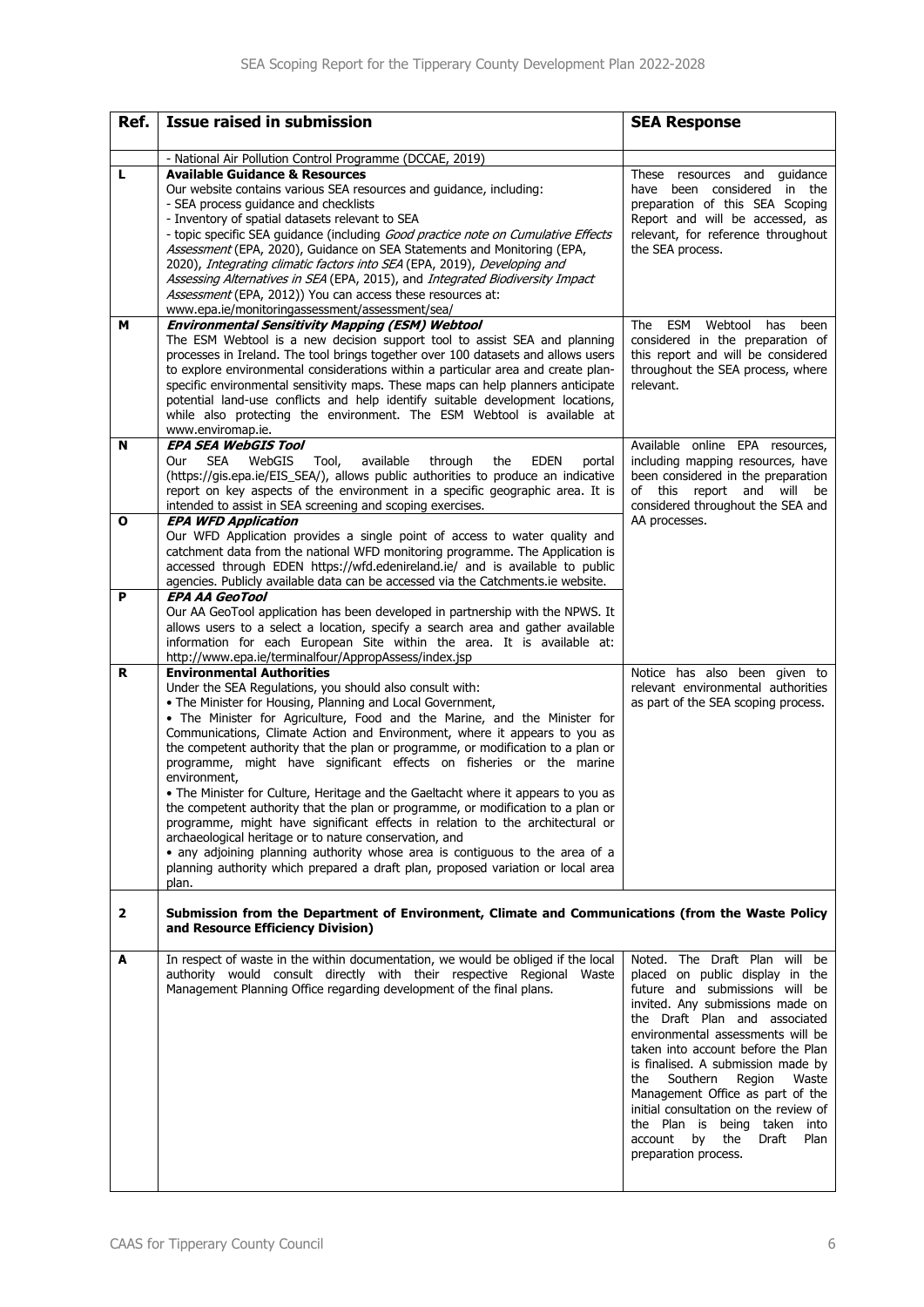| Ref. | <b>Issue raised in submission</b>                                                                                                                                                                                                                                                                                                                                                                                                                                                                                                                                                                                                                                                                                                                                                                                                                                                                                                                                                                                                                                                                                                                                                                                                                                                                                                                                                                                                                                                                                                                                                                                                                                                                                                                                                                                                                                                                                                                                                                                                                                                                                                                                                                                                                                                                                                                                                                                                                                                                                                                                                                                                                                                                                                                                                                                                                                                                                                                                                                                                                                                                                                                                                                                                                                                                                                                                                                                                                                                                                                                                                                                                                                                                                                | <b>SEA Response</b>                                                                                                |
|------|----------------------------------------------------------------------------------------------------------------------------------------------------------------------------------------------------------------------------------------------------------------------------------------------------------------------------------------------------------------------------------------------------------------------------------------------------------------------------------------------------------------------------------------------------------------------------------------------------------------------------------------------------------------------------------------------------------------------------------------------------------------------------------------------------------------------------------------------------------------------------------------------------------------------------------------------------------------------------------------------------------------------------------------------------------------------------------------------------------------------------------------------------------------------------------------------------------------------------------------------------------------------------------------------------------------------------------------------------------------------------------------------------------------------------------------------------------------------------------------------------------------------------------------------------------------------------------------------------------------------------------------------------------------------------------------------------------------------------------------------------------------------------------------------------------------------------------------------------------------------------------------------------------------------------------------------------------------------------------------------------------------------------------------------------------------------------------------------------------------------------------------------------------------------------------------------------------------------------------------------------------------------------------------------------------------------------------------------------------------------------------------------------------------------------------------------------------------------------------------------------------------------------------------------------------------------------------------------------------------------------------------------------------------------------------------------------------------------------------------------------------------------------------------------------------------------------------------------------------------------------------------------------------------------------------------------------------------------------------------------------------------------------------------------------------------------------------------------------------------------------------------------------------------------------------------------------------------------------------------------------------------------------------------------------------------------------------------------------------------------------------------------------------------------------------------------------------------------------------------------------------------------------------------------------------------------------------------------------------------------------------------------------------------------------------------------------------------------------------|--------------------------------------------------------------------------------------------------------------------|
| 3    | Submission from the Department of Environment, Climate and Communications (from Geological Survey<br>of Ireland)                                                                                                                                                                                                                                                                                                                                                                                                                                                                                                                                                                                                                                                                                                                                                                                                                                                                                                                                                                                                                                                                                                                                                                                                                                                                                                                                                                                                                                                                                                                                                                                                                                                                                                                                                                                                                                                                                                                                                                                                                                                                                                                                                                                                                                                                                                                                                                                                                                                                                                                                                                                                                                                                                                                                                                                                                                                                                                                                                                                                                                                                                                                                                                                                                                                                                                                                                                                                                                                                                                                                                                                                                 |                                                                                                                    |
| A    | Geological Survey Ireland is the national earth science agency and has datasets<br>including Bedrock Geology, Quaternary Geology, Geological Heritage Sites,<br>Mineral deposits, Groundwater Resources, Geohazards and the Irish Seabed.<br>These comprise maps, reports and extensive databases that include mineral<br>bedrock/mineral exploration groundwater/site investigation<br>occurrences,<br>boreholes, karst features, wells and springs. Please see our website for data<br>availability and we recommend using these various data sets, when undergoing<br>the EIAR, planning and scoping processes. Geological Survey Ireland should be<br>referenced to as such and should any data or geological maps be used, they<br>should be attributed correctly to Geological Survey Ireland.<br>With reference to your letter dated the 08 October 2020, concerning the SEA<br>Scoping for preparation of a new Tipperary County Development Plan 2022-2028,<br>Geological Survey Ireland (a division of the Department of Environment, Climate<br>and Communications) welcome the opportunity to be included in the consultation<br>process at this early 'SEA scoping' stage.                                                                                                                                                                                                                                                                                                                                                                                                                                                                                                                                                                                                                                                                                                                                                                                                                                                                                                                                                                                                                                                                                                                                                                                                                                                                                                                                                                                                                                                                                                                                                                                                                                                                                                                                                                                                                                                                                                                                                                                                                                                                                                                                                                                                                                                                                                                                                                                                                                                                                                                                          | Noted.                                                                                                             |
| в    | Geoheritage<br>The Geological heritage county audit was completed in 2019. The resulting report<br>was a contribution to the County Tipperary Heritage Plan 2017-2021. We<br>welcome mention of the County Geological Sites (CGSs) within the SEA scoping<br>under Section 3.4 'Soil'. However, we would encourage their inclusion as specific<br>policy objectives within the County Development Plan (CDP).<br>The following points are suggested by the Geological Heritage Programme of<br>Geological Survey Ireland, as appropriate ways in which to address the need to<br>protect geological heritage in any one of Ireland's local authority areas:<br>As a minimum, Geological Survey Ireland would like the Local Authority to<br>include a policy objective with wording such as:<br>"to protect from inappropriate development the scheduled list of geological<br>heritage sites [Appendix X]." Or "to protect from inappropriate development the<br>following list of County Geological Sites"<br>The Geological Heritage Programme views the Local Authorities as critical<br>partners in protecting, through the planning system, those CGS which fall within<br>their county limits. In many cases these are often sites of high amenity or<br>educational value, already zoned or listed in the plan. Listing in the CDP provides<br>protection of the sites against potentially damaging developments that normally<br>require planning permission, such as building, quarrying, landfilling or forestry.<br>Geological Survey Ireland is the national earth science agency and has datasets<br>including Bedrock Geology, Quaternary Geology, Geological Heritage Sites,<br>Mineral deposits, Groundwater Resources, Geohazards and the Irish Seabed.<br>These comprise maps, reports and extensive databases that include mineral<br>occurrences, bedrock/mineral exploration groundwater/site investigation<br>boreholes, karst features, wells and springs. Please see our website for data<br>availability and we recommend using these various data sets, when undergoing<br>the EIAR, planning and scoping processes. Geological Survey Ireland should be<br>referenced to as such and should any data or geological maps be used, they<br>should be attributed correctly to Geological Survey Ireland.<br>It is also important that the democratic process of public consultation and<br>approval by councillors of the CDP means that stakeholders in the sites and all<br>the local community can buy into the process.<br>CGSs have been adopted in the National Heritage Plan, and will form a major<br>strand of geological nature conservation to complement the various ecological<br>and cultural conservation measures.<br>It is important to note however, that management issues for the majority of<br>geological heritage sites may differ from ecological sites, and in some cases<br>development may facilitate enhanced geological understanding of a site by<br>exposing more rock sections - for example, in a quarry extension. Consultation at<br>the earliest stages can identify any issues relevant to an individual site or<br>proposed development.<br>County Geological Sites are the optimal way of addressing the responsibility of<br>each authority under the Planning and Development Act 2000 and its<br>amendments, to protect sites of geological interest. It would also be necessary to<br>include a policy objective to protect geological NHAs as they become designated<br>and notified to the Local Authority, during the lifetime of the Plan.<br>As always we are available if you require any further information, please feel free<br>to contact the GSI. | This information on geoheritage<br>will be considered when preparing<br>the Draft Plan and undertaking the<br>SEA. |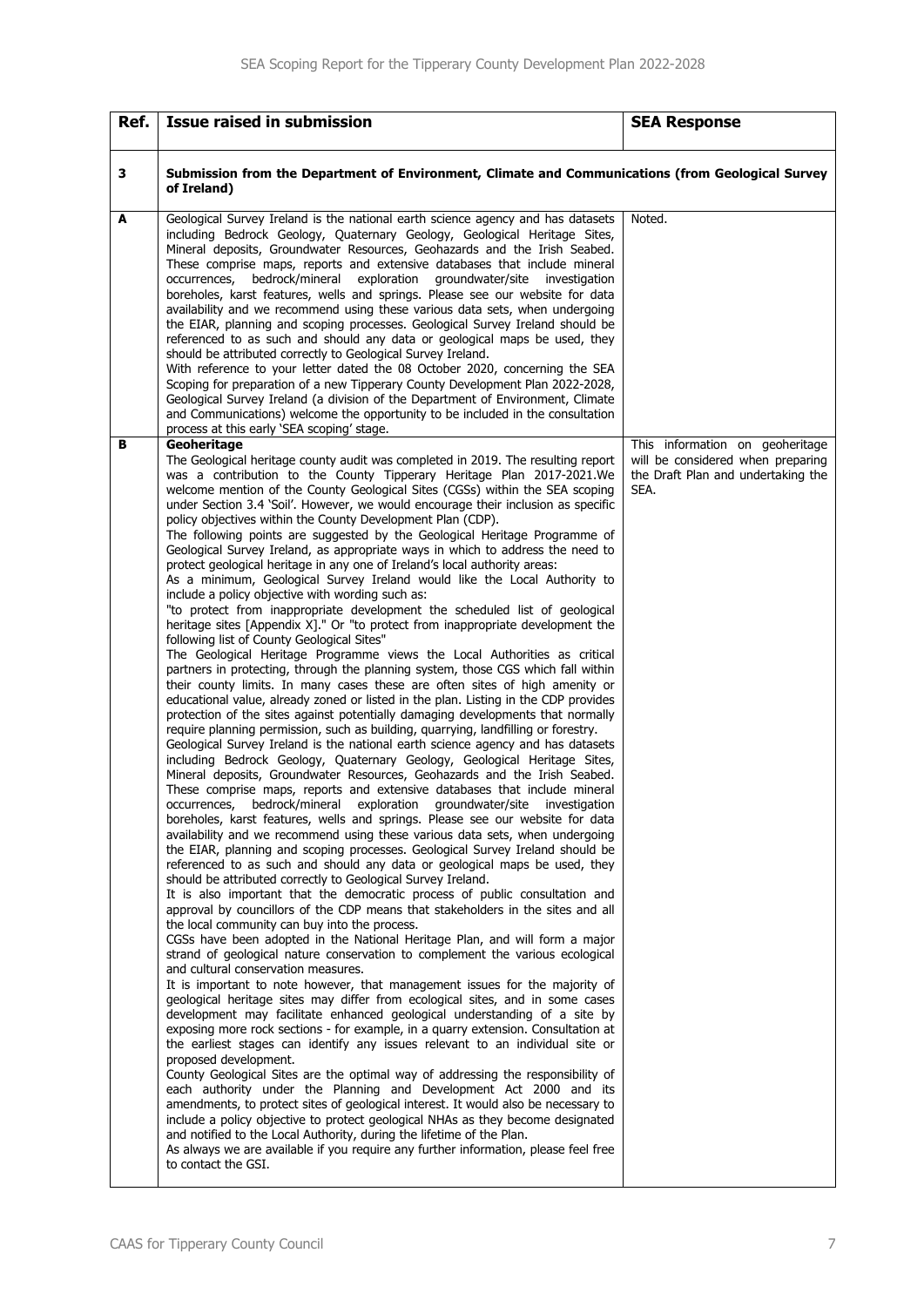| Ref. | <b>Issue raised in submission</b>                                                                                                                                                                                                                                                                                                                                                                                                                                                                                                                                                                                                                                                                                                                                                                                                                                                                                                                                                                                                                                                                                                                                                                                                                                                                                                                                     | <b>SEA Response</b>                                                                                                                                                                                                                                                                                                                                                                                                                                                                                                                                                                                                    |
|------|-----------------------------------------------------------------------------------------------------------------------------------------------------------------------------------------------------------------------------------------------------------------------------------------------------------------------------------------------------------------------------------------------------------------------------------------------------------------------------------------------------------------------------------------------------------------------------------------------------------------------------------------------------------------------------------------------------------------------------------------------------------------------------------------------------------------------------------------------------------------------------------------------------------------------------------------------------------------------------------------------------------------------------------------------------------------------------------------------------------------------------------------------------------------------------------------------------------------------------------------------------------------------------------------------------------------------------------------------------------------------|------------------------------------------------------------------------------------------------------------------------------------------------------------------------------------------------------------------------------------------------------------------------------------------------------------------------------------------------------------------------------------------------------------------------------------------------------------------------------------------------------------------------------------------------------------------------------------------------------------------------|
| C    | <b>Culture and Tourism</b><br>Over the past number of years geology has become a large part of Irish tourism.<br>Ireland currently has three UNESCO Global Geoparks, with one aspiring Geopark,<br>Joyce Country and Western Lakes Aspiring Geopark. These Geoparks, along with<br>other tourism initiatives such as the Wild Atlantic Way, Irelands Ancient East, and<br>Irelands Hidden Heartlands have bolstered tourism in various parts of Ireland and<br>helped to increase its levels in areas that were previously not as popular with<br>tourists. We would encourage Tipperary County Council to continue this trend,<br>and to use the geological audit information making it easily available to the<br>general public. We would encourage geology to be a significant part of any<br>tourism initiative that may be introduced.                                                                                                                                                                                                                                                                                                                                                                                                                                                                                                                          | This information on culture and<br>tourism will be considered when<br>preparing the Draft Plan and<br>undertaking<br>the<br>SEA,<br>where<br>relevant.                                                                                                                                                                                                                                                                                                                                                                                                                                                                 |
| D    | <b>Dimension Stone/Stone Built Ireland</b>                                                                                                                                                                                                                                                                                                                                                                                                                                                                                                                                                                                                                                                                                                                                                                                                                                                                                                                                                                                                                                                                                                                                                                                                                                                                                                                            | This information will be considered                                                                                                                                                                                                                                                                                                                                                                                                                                                                                                                                                                                    |
|      | Geological Survey Ireland recently signed a research collaboration agreement<br>between Geological Survey Ireland, TCD & OPW, to run for a 2 year period with<br>the aim of documenting building and decorative stone in Ireland to inform<br>government agencies, building owners and conservationists of the sources for<br>suitable replacement stone in restoration work and to develop a greater<br>awareness among the general public. In addition to promoting citizen science<br>and awareness of local materials, the inventory will aid the public in complying<br>with part 4 of the Planning and Development Act 2000, which requires owners to<br>conserve protected structures. It will also assist local authorities in issuing<br>Section 57 Declarations, which outline 'the type of works which it considers<br>would or would not materially affect the character of the structure or any<br>element of the structure'.<br>This project will build on work already completed funded by the Irish Research<br>Council (March 2019 - September 2020) that carried on primary research on the<br>topic and developed a simple database and web-based platform as well as<br>hosting various heritage displays at venues. The project described above could<br>also be considered as part of Section 3.8.2 'Architectural Heritage' within the<br>CDP. | when preparing the Draft Plan and<br>undertaking<br>the<br>SEA,<br>where<br>relevant.                                                                                                                                                                                                                                                                                                                                                                                                                                                                                                                                  |
| Е    | <b>Geological Mapping</b><br>Geological Survey Ireland's geological mapping programme creates maps that<br>depict the rocks (Bedrock Mapping) and subsoils (Quaternary & Physiographic                                                                                                                                                                                                                                                                                                                                                                                                                                                                                                                                                                                                                                                                                                                                                                                                                                                                                                                                                                                                                                                                                                                                                                                | will<br>Mineral<br>resources<br>be<br>recognised as a material asset by<br>the SEA.                                                                                                                                                                                                                                                                                                                                                                                                                                                                                                                                    |
|      | Mapping) of the onshore area of Ireland. We collect new data by field surveying<br>and borehole drilling, and combine them with existing mapping to produce map<br>products at various scales and levels of complexity. We maintain online data sets<br>of bedrock and subsoils geological mapping that is reliable, accessible and meets<br>the requirements of all users. These data sets include depth to bedrock data and<br>subsoil classifications. We would encourage you to use this data for informing<br>your County Development Plan (2022-2028).                                                                                                                                                                                                                                                                                                                                                                                                                                                                                                                                                                                                                                                                                                                                                                                                          | productivity<br>Aguifer<br>and<br>vulnerability<br>mapping<br>will<br>be<br>included in the SEA Environmental<br>Report and the SEA will reference<br>datasets available from GSI that<br>may be useful to lower-tier project                                                                                                                                                                                                                                                                                                                                                                                          |
| F    | <b>Groundwater</b><br>Groundwater is important as a source of drinking water, and it supports river<br>flows, lake levels and ecosystems. It contains natural substances dissolved from<br>the soils and rocks that it flows through, and can also be contaminated by human<br>actions on the land surface. As a clean, but vulnerable, resource, groundwater<br>needs to be understood, managed and protected.<br>Through our Groundwater Programme, Geological Survey Ireland provides advice<br>and maps to members of the public, consultancies and public bodies about<br>groundwater quality, quantity and distribution. Geological Survey Ireland<br>monitors groundwater nationwide by characterising aquifers, investigating karst<br>landscapes and landforms and by helping to protect public and group scheme<br>water supplies. We recommend the use of our National Aquifer, Vulnerability and                                                                                                                                                                                                                                                                                                                                                                                                                                                          | planning, including those relating<br>to Aquifer Productivity, Aquifer<br>Vulnerability,<br>Bedrock Geology,<br>Quaternary Geology, Mineral<br>deposits,<br>Aggregate<br>Potential,<br>Groundwater<br>Resources<br>and<br>Geohazards, such as Landslide<br>Events and Landslide Susceptibility<br>Mapping.<br>GWFlood<br>tools<br>The<br>will<br>be<br>accessed, as relevant, for reference                                                                                                                                                                                                                            |
|      | Recharge maps within the CDP. Further information is available on our Map<br>viewer.<br>With regard to Flood Risk Management, there is a need to identify areas for<br>integrated mitigation and management and we note reference within the draft<br>SEA scoping report to the OPW datasets on flooding in Section 3.5.2 'Flooding'.<br>Our GWFlood project is a groundwater flood monitoring and mapping programme<br>aimed at addressing the knowledge gaps surrounding groundwater flooding in<br>Ireland. The project is providing the data and analysis tools required by local and<br>national authorities to make scientifically-informed decisions regarding<br>groundwater flooding. Although primarily focused on karst areas, this may<br>provide information to benefit the proposed CDP. We recommend using our<br>GWFlood tools found under our programme activities (in conjunction with OPW<br>data) to this end.<br>With regards to Climate Change, there is a need to improve the monitoring<br>capacity of groundwater levels in Ireland so that the potential impacts of climate<br>change can be monitored and assessed. In this context the Geological Survey<br>Ireland has established the GWClimate project in January 2020. GWClimate will                                                                                                 | throughout the SEA/SFRA process.<br>Regarding geothermal energy, SEA<br>considers the environmental effects<br>of Plan policies and objectives -<br>including<br>any<br>providing<br>for<br>geothermal<br>energy.<br>Potential<br>environmental effects arising from<br>geothermal energy may include<br>contributions towards greenhouse<br>gas emission targets and effects on<br>water quality, ecology, soil stability.<br>Inclusion of Geothermal Suitability<br>mapping is not within the scope of<br>the SEA, however where it forms<br>part of Plan policies/objectives, it<br>would be considered by the SEA. |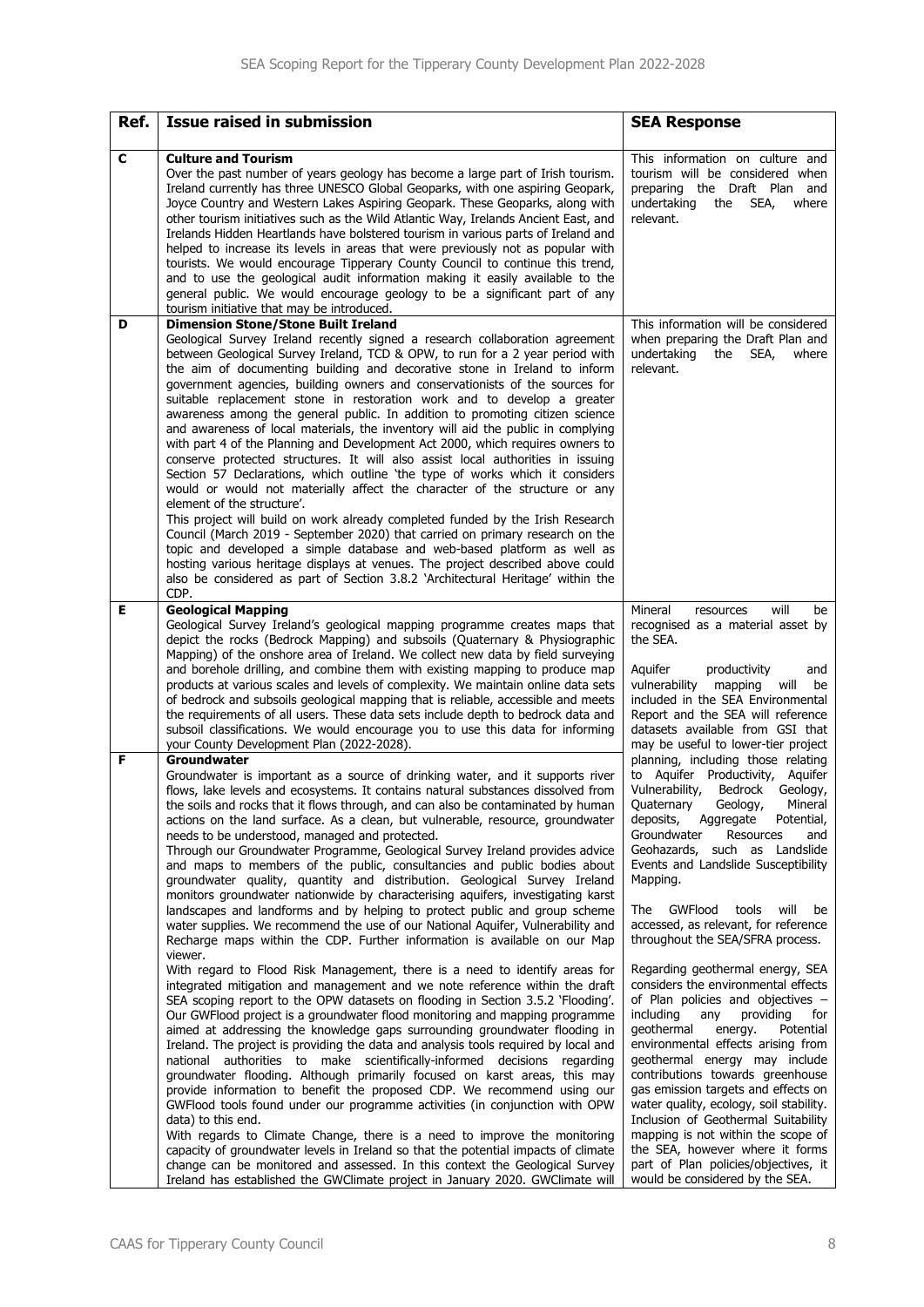| Ref. | <b>Issue raised in submission</b>                                                                                                                                                                                                                                                                                                                                                                                                                                                                                                                                                                                                                                                                                                                                                                                                                                                                                                                                                                                                                                                                                                                                                                                                                                                                                                                                                                                                                                                                                                                                                                                                                                                                                                                                                                                                           | <b>SEA Response</b> |
|------|---------------------------------------------------------------------------------------------------------------------------------------------------------------------------------------------------------------------------------------------------------------------------------------------------------------------------------------------------------------------------------------------------------------------------------------------------------------------------------------------------------------------------------------------------------------------------------------------------------------------------------------------------------------------------------------------------------------------------------------------------------------------------------------------------------------------------------------------------------------------------------------------------------------------------------------------------------------------------------------------------------------------------------------------------------------------------------------------------------------------------------------------------------------------------------------------------------------------------------------------------------------------------------------------------------------------------------------------------------------------------------------------------------------------------------------------------------------------------------------------------------------------------------------------------------------------------------------------------------------------------------------------------------------------------------------------------------------------------------------------------------------------------------------------------------------------------------------------|---------------------|
|      | 1) establish a long-term strategic groundwater level monitoring network and 2)<br>develop modelling and analytical approaches for evaluating the impacts of<br>Climate Change to Irish groundwater systems. Further information can be found<br>on the Groundwater flooding page of the Groundwater Programme.                                                                                                                                                                                                                                                                                                                                                                                                                                                                                                                                                                                                                                                                                                                                                                                                                                                                                                                                                                                                                                                                                                                                                                                                                                                                                                                                                                                                                                                                                                                              |                     |
| G    | <b>Geohazards</b><br>Geohazards can cause widespread damage to landscapes, wildlife, human<br>property and human life. While in Ireland, landslides are the most prevalent of<br>these hazards flooding is becoming an increasing risk. Geological Survey Ireland<br>has information available on past landslides for viewing as a layer on our Map<br>Viewer.<br>Geological Survey Ireland also engages in national projects such as Landslide<br>Susceptibility Mapping and Groundwater Flooding (GWFlood), and in international<br>projects, such as the Tsunami Warning System, coordinated by the<br>Intergovernmental Oceanographic Commission of UNESCO. Historical records and<br>geological evidence indicate that, while tsunamis are unlikely events around<br>Ireland, the Irish coast is vulnerable to tsunamis from submarine landslides and<br>distant earthquakes. Associated levels of coastal flooding are expected to be<br>similar to those seen during storm surges, but with much more energetic<br>inundation and a much shorter time to react. Ireland participates in an<br>international tsunami detection and alerting system, coordinated by the<br>Intergovernmental Oceanographic Commission of UNESCO. We recommend that<br>geohazards and particularly flooding be taken into consideration, especially when<br>developing areas where these risks are prevalent, and we encourage the use of<br>our data when doing so.<br>We welcome the inclusion in Section 3.4 'Soils', for consideration of use of<br>Geological Survey Ireland's online mapping data sets for Landslide Events and<br>Landslide Susceptibility.                                                                                                                                                                                      |                     |
| н    | <b>Geothermal Energy</b><br>Geothermal energy harnesses the heat beneath the surface of the Earth for<br>heating applications and electricity generation, and has proven to be secure,<br>environmentally sustainable and cost effective over long time periods.<br>Geothermal applications can range in depth from a few metres below the surface<br>to several kilometres. Ireland has widespread shallow geothermal resources for<br>small and medium-scale heating applications, which can be explored online<br>through Geological Survey Ireland's Geothermal Suitability maps for both<br>domestic and commercial use. We recommend use of our Geothermal Suitability<br>maps to determine the most suitable type of ground source heat collector for use<br>with heat pump technologies. The Geothermal Suitability maps could also be<br>considered in Section 3.7.7 as part of the Renewable Energy Potential for the<br>CDP.<br>Ireland also has recognised potential for 'deep' (>400m) geothermal resources.<br>Geological Survey Ireland currently supports and funds research into this national<br>energy resource. Along with our partners in research and industry we have been<br>investigating the potential for geothermal energy in Ireland. Although Ireland<br>does not possess high temperature (high enthalpy) reserves such as those in<br>Iceland or the Azores, we do have the potential to use our resources for low<br>enthalpy application such as district heating and industrial processes that require<br>heating/cooling. We are currently completing a roadmap for geothermal energy<br>use in Ireland which we expect to publish in 2020. For further information please<br>see our geoenergy pages on our website or contact the Groundwater Programme<br>of the Geological Survey Ireland directly. |                     |
| I    | <b>Natural Resources (Minerals/Aggregates)</b><br>We welcome the reference to mineral locations and aggregate potential in<br>Section 3.7 'Material Assets'. These are important resources for the future,<br>particularly in relation to the projected public developments, such as sustainable<br>infrastructure development, roads, schools etc., and housing requirements for<br>the County.<br>Geological Survey Ireland is of the view that the sustainable development of our<br>natural resources should be an integral part of all development plans from a<br>national to regional to local level to ensure that the materials required for our<br>society are available when required. Geological Survey Ireland provides data,<br>maps, interpretations and advice on matters related to minerals, their use and<br>their development in our Minerals section of the website. Aggregates are an<br>essential natural resource for the construction industry and with the Government<br>of Ireland "Building Ireland 2040" plan, understanding of aggregate source and<br>supply will be important. The Active Quarries, Mineral Localities and the<br>Aggregate Potential maps are available on our Map Viewer. We would welcome<br>the consideration of aggregate potential sterilisation included as part of the CDP.                                                                                                                                                                                                                                                                                                                                                                                                                                                                                                         |                     |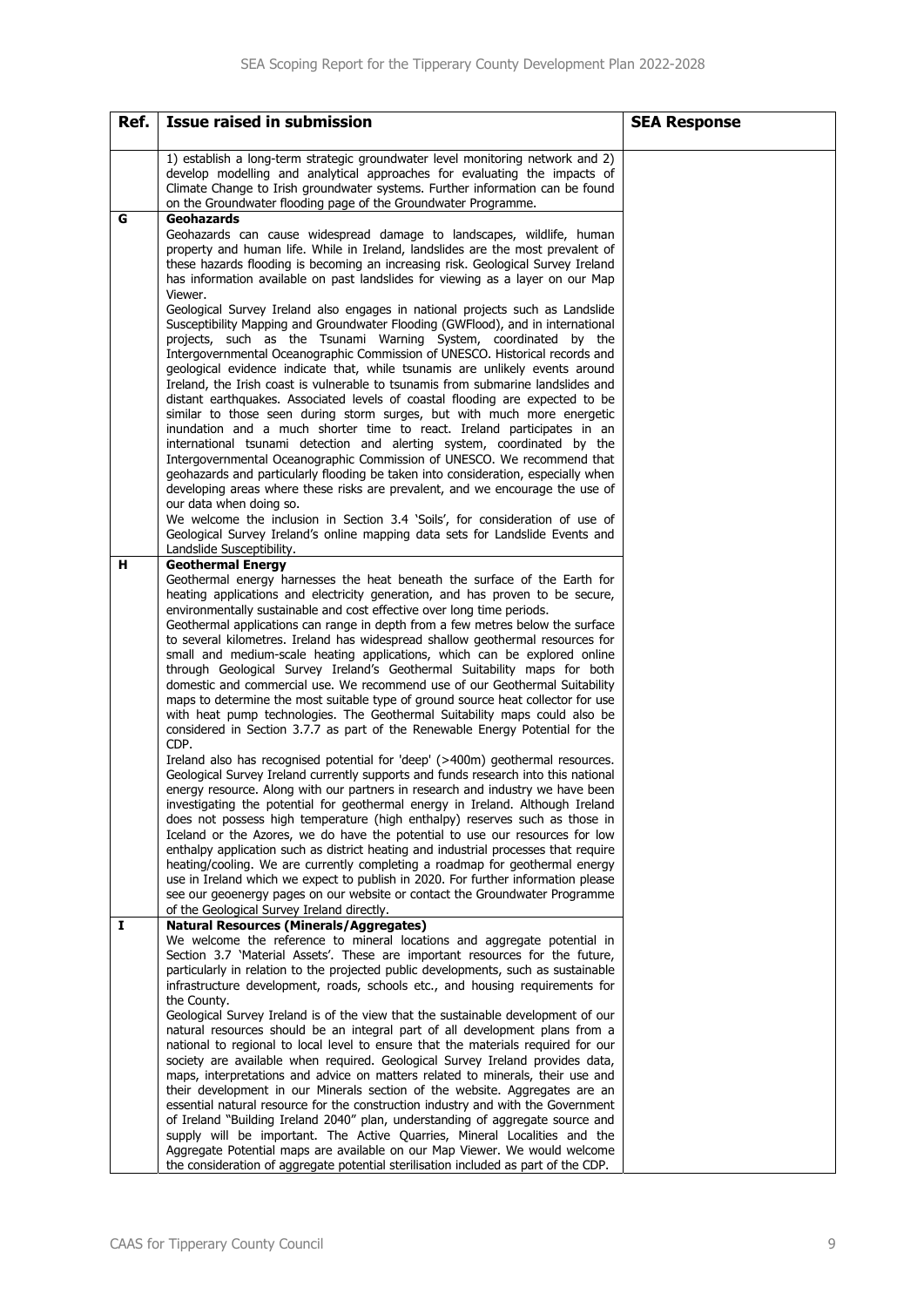# **Section 2 Details on the Likely Content of the Draft Plan**

The Draft Tipperary County Development Plan 2022-2028 will be prepared over the coming months. The Plan will provide a six-year framework for the sustainable development of the County, while considering the conservation and protection of the built and natural environment. It will set out an overall strategy for the proper planning and development of County Tipperary in terms of social, cultural, economic and physical development and will consist of a written statement supported by mapping and other appendices indicating the development objectives for the County.

The preparation of the Plan will be informed by a process of public participation and consultation. The Plan represents an important policy document that will form the foundations to support and facilitate new housing, sustainable transport systems, economic development and social, community and educational facilities, while at the same time protecting natural and built heritage.

The Plan will be set within the context of the strategic framework of and be guided by the National Planning Framework and the Regional Spatial and Economic Strategy for the Southern Region. The Plan will consist of a written statement and accompanying maps including a Core Strategy, Policies and Objectives in order to contribute towards balanced and sustainable growth in County Tipperary over the Plan period and beyond.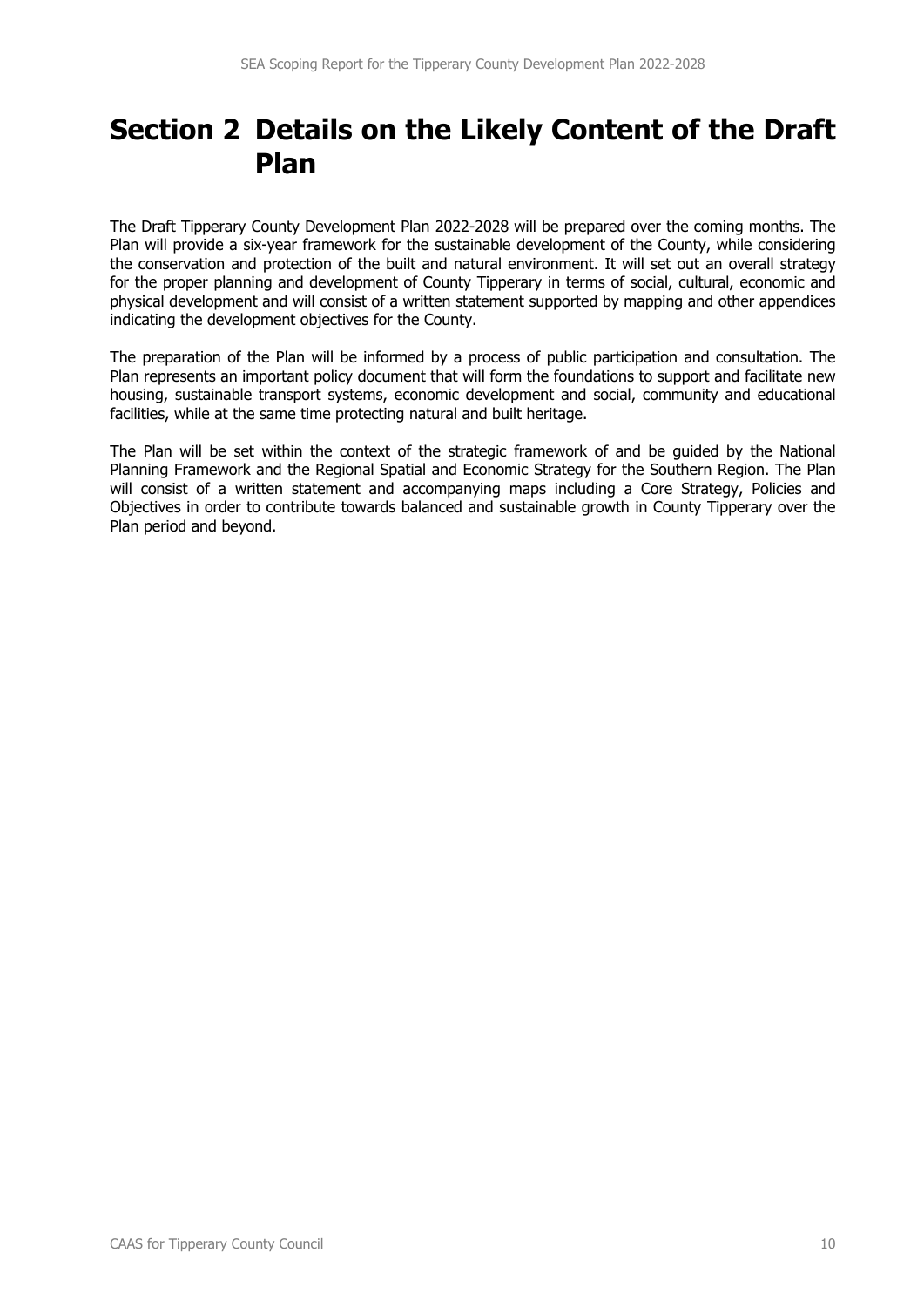# **Section 3 Scope of Environmental Baseline Data to be used in the Assessment**

# **3.1 Introduction**

The SEA Environmental Report that will accompany the Draft Plan on public display will include information on state of the environment in the County, including maps of individual environmental components, environmental sensitivity mapping and a description under the topics identified by the SEA Directive and transposing Regulations (i.e. biodiversity and flora and fauna, population and human health, soil, water, air and climatic factors, material assets, cultural heritage and landscape). The SEA Environmental Report will consider the zone of influence for the Plan and will include baseline information beyond the Plan boundary for certain environmental components e.g. European Sites and the landscape character areas and protected views and prospects of adjacent planning authorities.

# **3.2 Biodiversity and Flora and Fauna**

The SEA will consider available information on designated ecological sites and protected species<sup>8</sup>, ecological connectivity (including stepping stones and corridors) and non-designated habitats. The SEA will also identify data sources which may be appropriate to local, project level development and assessments.

Information to be considered by the SEA under this topic includes:

- Special Areas of Conservation<sup>9</sup> (SACs) and Special Protection Areas<sup>10</sup> (SPAs);
- Natural Heritage Areas<sup>11</sup> (NHAs);
- Proposed Natural Heritage Areas (pNHAs) $^{12}$ ;
- Nature Reserves<sup>13</sup>;
- Wildfowl Sanctuaries (see S.I. 192 of 1979) $^{14}$ ;

 designated under the Habitats Directive (Directive 92/43/EEC on the conservation of natural habitats and of wild fauna and flora). **There are 23 SACs designated within or partially within the County, including: Blackwater River (Cork/Waterford) SAC (002170); Galtee Mountains SAC (000646); River Shannon Callows SAC (000216); Redwood Bog SAC (002353) and Lough Derg; and North-East Shore SAC (002241). These and other sites beyond the County border that could be affected by the Draft Plan will be considered by the assessments.** 

10 designated under the Birds Directive (EC Directive 200/147/EC on the conservation of wild birds). **There are 4 SPAs designated within or partially within County, including: Lough Derg (Shannon) SPA (004058); Middle Shannon Callows SPA (004096); River Little Brosna Callows SPA (004086); and Slievefelim to Silvermines Mountains SPA (004165). These and other sites beyond the County border that could be affected by the Draft Plan will be considered by the assessments.** 

<sup>11</sup> NHAs are designated due to their national conservation value for ecological and/or geological/geomorphological heritage. They cover nationally important semi-natural and natural habitats, landforms or geomorphological features, wildlife plant and animal species or a diversity of these natural attributes. NHAs are designated under the Wildlife (Amendment) Act 2000. **There are 12 NHAs designated within or partially within the County**, **including: Arragh More Bog NHA (000640); Mauherslieve Bog NHA (002385); Nore Valley Bogs NHA (001853); Scohaboy Bog NHA (000937); and Arragh More Bog NHA (000640).** 

<sup>&</sup>lt;sup>8</sup> Protected species including: Annex IV (Habitats Directive) species of flora and fauna, and their key habitats (i.e. breeding sites and resting places), which are strictly protected wherever they occur, whether inside or outside the above sites, e.g. Otter and bats; Other species of flora and fauna and their key habitats which are protected under the Wildlife Acts 1976-2000, wherever they occur; 'Protected species and natural habitats' as defined in the European Liability Directive (2004/35/EC) and European Communities (Environmental Liability) Regulations, 2008, including: Birds Directive – Annex I species and other regularly occurring migratory species, and their habitats (wherever they occur) and Habitats Directive – Annex I habitats, Annex II species and their habitats, and Annex IV species and their breeding sites and resting places (wherever they occur).

<sup>&</sup>lt;sup>12</sup> pNHAs were published on a non-statutory basis in 1995, but have not since been statutorily proposed or designated. These sites are of significance for wildlife and habitats. **There are 63 pNHAs designated within or partially within the County, including: Lough Derg (000011); Mitchelstown Caves (000651); Spring Park Wetlands (000941); Philipston Marsh (001847); and Templetney Quarry (001982).** 

<sup>&</sup>lt;sup>13</sup> Nature Reserves are areas of importance to wildlife, which is protected under Ministerial order. There are currently 78 Statutory Nature Reserves in Ireland. Most are owned by the State but some are owned by organisations or private landowners. **There is one Nature Reserve within or partially within the County: Redwood Bog Nature Reserve.** 

<sup>&</sup>lt;sup>14</sup> Wildfowl Sanctuaries are areas that have been excluded from the 'Open Season Order' so that game birds can rest and feed undisturbed. There are 68 sanctuaries in the State. Shooting of game birds is not allowed in these sanctuaries. **There is one Wildfowl Sanctuary within or partially within the County: Marlfield Lake (WFS-64).**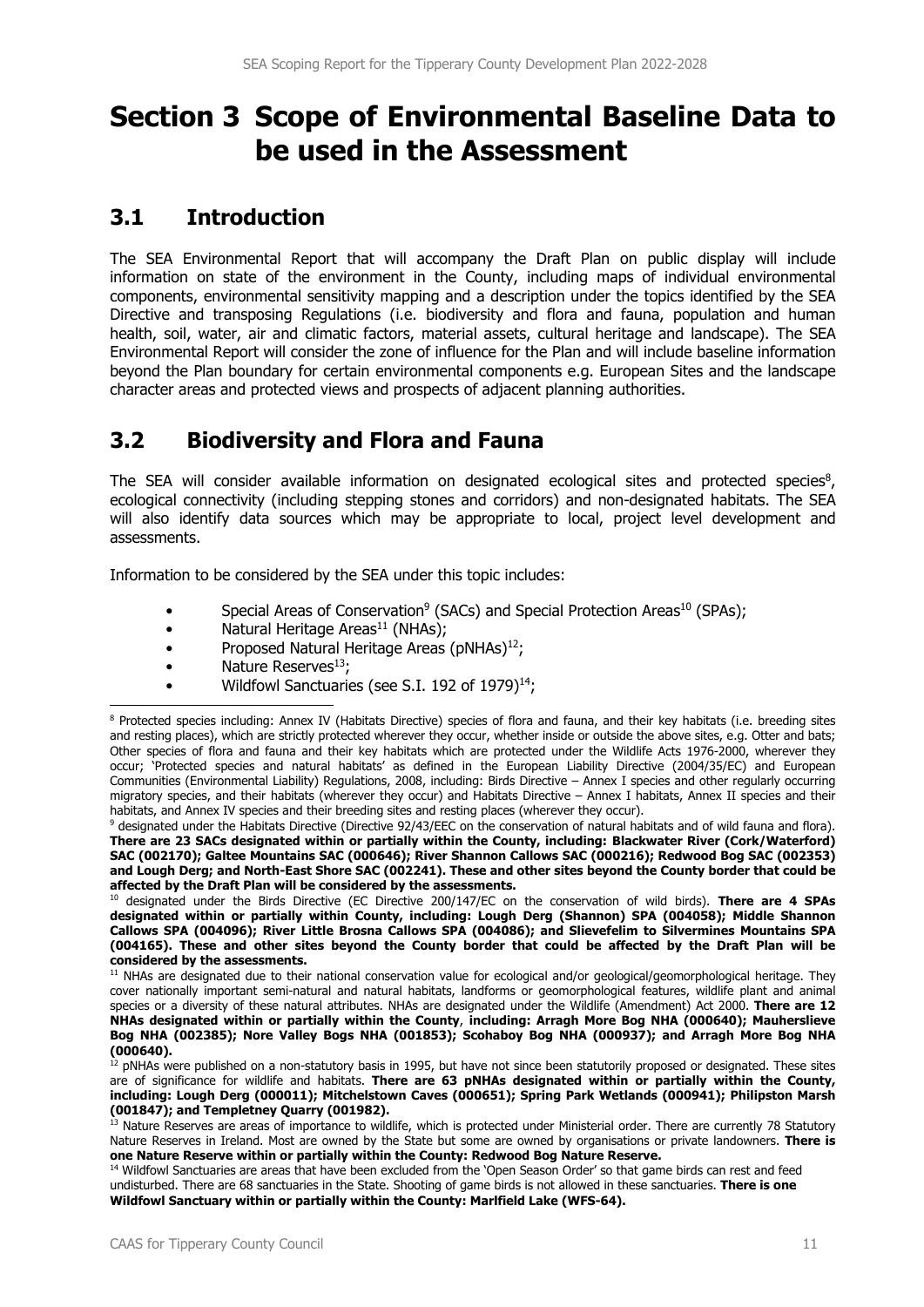- Certain entries to the Water Framework Directive Register of Protected Areas15;
- Freshwater Pearl Mussel catchments<sup>16</sup>;
- $\bullet$  Salmonid Waters<sup>17</sup>;
- Flora Protection Order<sup>18</sup> sites:
- Tree Preservation Orders  $(TPOs)^{19}$ :
- Ecological connectivity and networks;
- CORINE Landcover<sup>20</sup>;
- Watercourses, wetlands and peatlands data; and
- Other sites of high biodiversity value or ecological importance.

The SEA will be informed by the findings of the AA (see Section 1.3.2) and will follow elements of Integrated Biodiversity Assessment with reference made to the EPA's 2013 Integrated Biodiversity Impact Assessment - Streamlining AA, SEA and EIA Processes: Practitioner's Manual.

Potential overlaps in designations and settlements/zoning will be closely scrutinised by the SEA and AA. There are many sites of importance to birds and it will be important to also consider the wording associated with the zoning of lands adjacent to these sites.

# **3.3 Population and Human Health**

In 2016 Census the total population of County Tipperary was 159,553 persons, showing the trends of an increase in total population in the County by c. 0.5% (799) persons) since the previous Census. The transitional population projection for County Tipperary (NPF Implementation Roadmap, DHPLG, 2018) until 2026 is 173,500-177,000 persons<sup>21</sup>.

County Tipperary's Key Towns include Clonmel, Nenagh and Thurles. Clonmel is the largest town in the County with a population of 17,140 and a significant employment location, while Nenagh and Thurles are strategically located urban centres with accessibility and significant influence in a sub-regional context, as identified by the Southern Regional Spatial and Economic Strategy. Key Towns provide important connections with adjoining regions and have the capacity and future growth potential to accommodate above average growth in tandem with the requisite investment in employment creation, services, amenities and sustainable transport.

The new population provided for in the Draft Plan will interact with various environmental components. Potential interactions include:

- Recreational and development pressure on habitats and landscapes;
- Increase in demand for waste water treatment at the municipal level;
- Increase in demand for water supply;
- Potential interactions in flood-sensitive areas; and
- Potential effects on water quality.

With regard to human health, impacts relevant to the SEA are those which arise as a result of interactions with environmental vectors (i.e. environmental components such as air, water or soil through

<sup>&</sup>lt;sup>15</sup> These areas are those identified as those requiring special protection under existing national or European legislation, either to protect their surface water or groundwater, or to conserve habitats or species that directly depend on those waters. **Various entries to these registers are found within and adjacent to the County.** 

<sup>16</sup> **In County Tipperary, these areas are found in the following river catchments: Suir; Suir-Clodiagh Tipperary; Suir-Tar; Suir-Aherlow; Suir-Multeen; Suir-Thonoge; Nore Lower; and Nore Upper.**

<sup>&</sup>lt;sup>17</sup> Salmonid waters are designated and protected as under the European Communities (Quality of Salmonid Waters) Regulations 1988 (SI No. 293 of 1988). Designated Salmonid Waters are capable of supporting salmon (Salmo salar), trout (Salmo trutta), char (Salvelinus) and whitefish (Coregonus). **There are two rivers in County Tipperary designated as Salmonid Rivers under these Regulations: the River Aherlow; and the River Nore.** 

<sup>&</sup>lt;sup>18</sup> The current list of plant species protected by Section 21 of the Wildlife Acts is set out in the Flora (Protection) Order, 1999. **There are 5 Flora Protection Order Sites in Tipperary.**<br><sup>19</sup> TPOs are a planning mechanism whereby individual trees or groups of trees can be identified as important and protected by a

TPO.

 $20$  Land cover is the observed physical cover, as seen from the ground or through remote sensing, including for example natural or planted vegetation, water and human constructions which cover the earth's surface.

<sup>&</sup>lt;sup>21</sup> Regional Spatial and Economic Strategy for the Southern Region 2019-2031.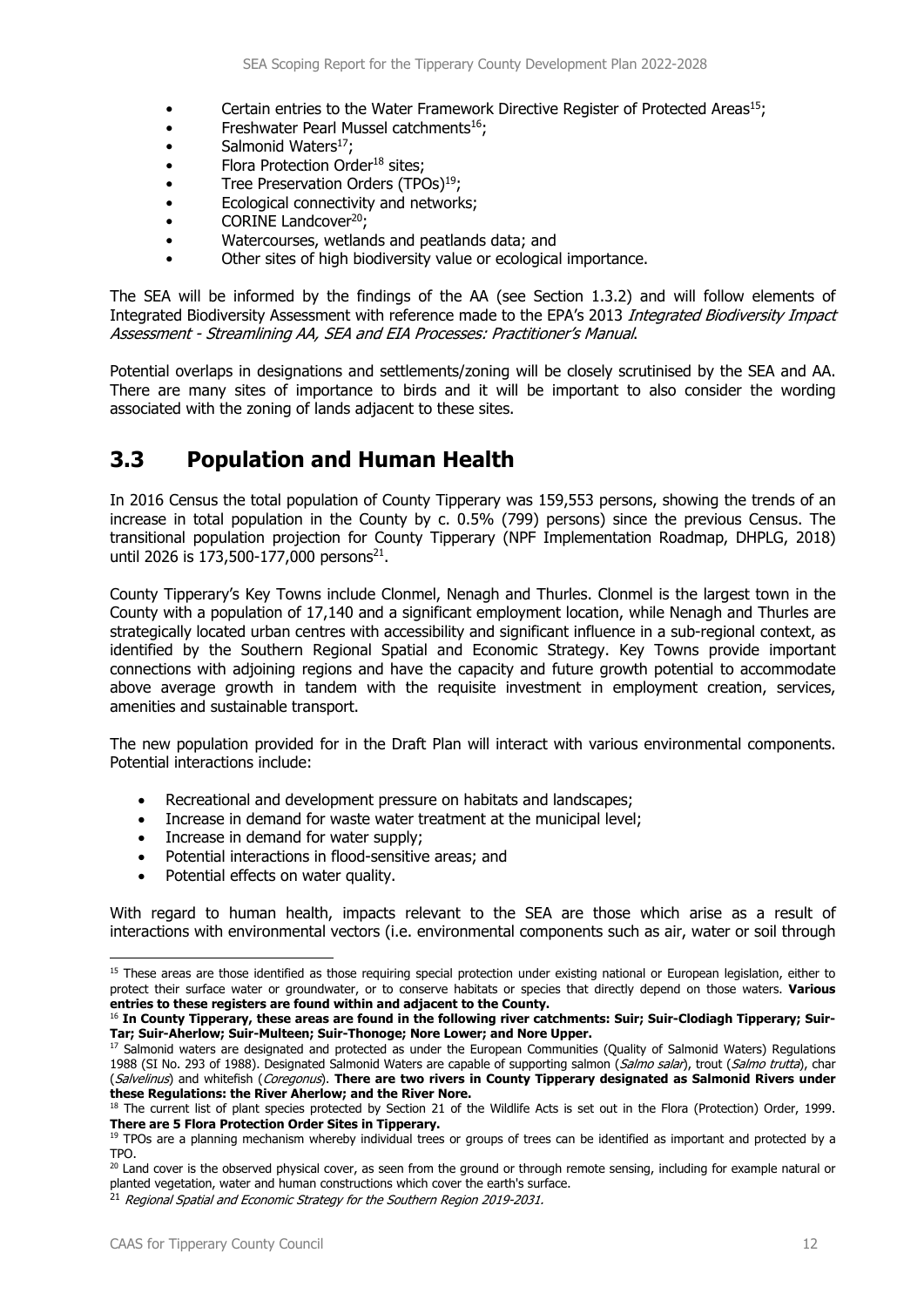which contaminants or pollutants, which have the potential to cause harm, can be transported so that they come into contact with human beings). Hazards or nuisances to human health can arise as a result of exposure to these vectors arising from incompatible adjacent landuses, for example.

# **3.4 Soil**

The maiority of the County is covered by luvisols. Areas of alluvium are identified along the main waterways. Areas of brown earths are found in southern and western regions of the County. Podzols and surface water gleys are also found along the eastern and western edges of the County.

Peat soils are found in the east, west and south-west of the County. Peat soils are often indicative of areas that are the most sensitive to development due ecological sensitivities and impeded drainage issues. Settlements within County Tipperary are generally located away from peatland areas.

The SEA will examine issues including the loss of soils/soil sealing, as a result of greenfield development, and interactions with biodiversity and carbon storage, such as those that can occur as a result of development in peatland areas.

Under the Irish Geological Heritage (IGH) Programme important sites that are capable of being conserved as Natural Heritage Areas (NHA) are being identified. Those not selected for NHA designation are being promoted as County Geological Sites (CGSs). All sites of geological heritage importance are currently classified as CGSs until such time that the most significant sites can be designated as geological NHAs. There are 69 County Geological Sites<sup>22</sup> in County Tipperary.

Previous Landslide Events Mapping and Landslide Susceptibility Mapping from the Geological Survey of Ireland will be considered by the SEA.

### **3.5 Water**

### **3.5.1 Status and Quality**

The Water Framework Directive (WFD) requires that all Member States implement the necessary measures to prevent deterioration of the status of all waters - surface, ground, estuarine and coastal and protect, enhance and restore all waters with the aim of achieving good status. All public bodies are required to coordinate their policies and operations so as to maintain the good status of water bodies that are currently unpolluted and improve polluted water bodies to good status.

Most of the County is located within the catchments of the Suir or Lower Shannon and partially within the catchments of the Nore, Shannon Estuary South and Blackwater (Munster). Lough Derg is partially situated in the County, at the border with Counties Galway and Clare.

The SEA will use information from the EPA regarding surface water status, including that contained within their Integrated Water Quality Reports. The SEA will also include information on groundwater status. The WFD groundwater status (2013-2018) underlying County Tipperary is generally identified as being of good status, with some areas of poor status.<sup>23</sup>

The status of rivers and streams (2013-2018) draining County Tipperary ranges from *high* (including: Ollatrim; Aughnaglanny; Cahernahallia; Burncourt; Tar; and Lingaun) to good (including: Nenagh; Newport; Bilboa; Aherlow; Nore; Clashawley; Tar; Suir-upstream of Clonmel; and Multeen) to *moderate* (including: Kilmastulla; Ballyfinboy; Aherlow; Fidaghta; Drish; Suir-section running through Clonmel; and Anner) to poor (including: Fidaghta; Ara; Rossadrehid Stream; Killenaule Stream; Anner; Black Stream-

<sup>&</sup>lt;sup>22</sup> Geological Survey of Ireland (2019) The Geological Heritage of County Tipperary An audit of County Geological Sites in County Tipperary 2019.

<sup>&</sup>lt;sup>23</sup> An area underlying historic mine at Silvermines, areas underlying two industrial facilities – one northwest of Tipperary Town (Industrial Facility EPA Code P0331-01) and one west of Clonmel (Industrial Facility EPA Code P0225-01) – an area in the east of the County extending into County Kilkenny and an area is the south-west of the County extending into County Cork.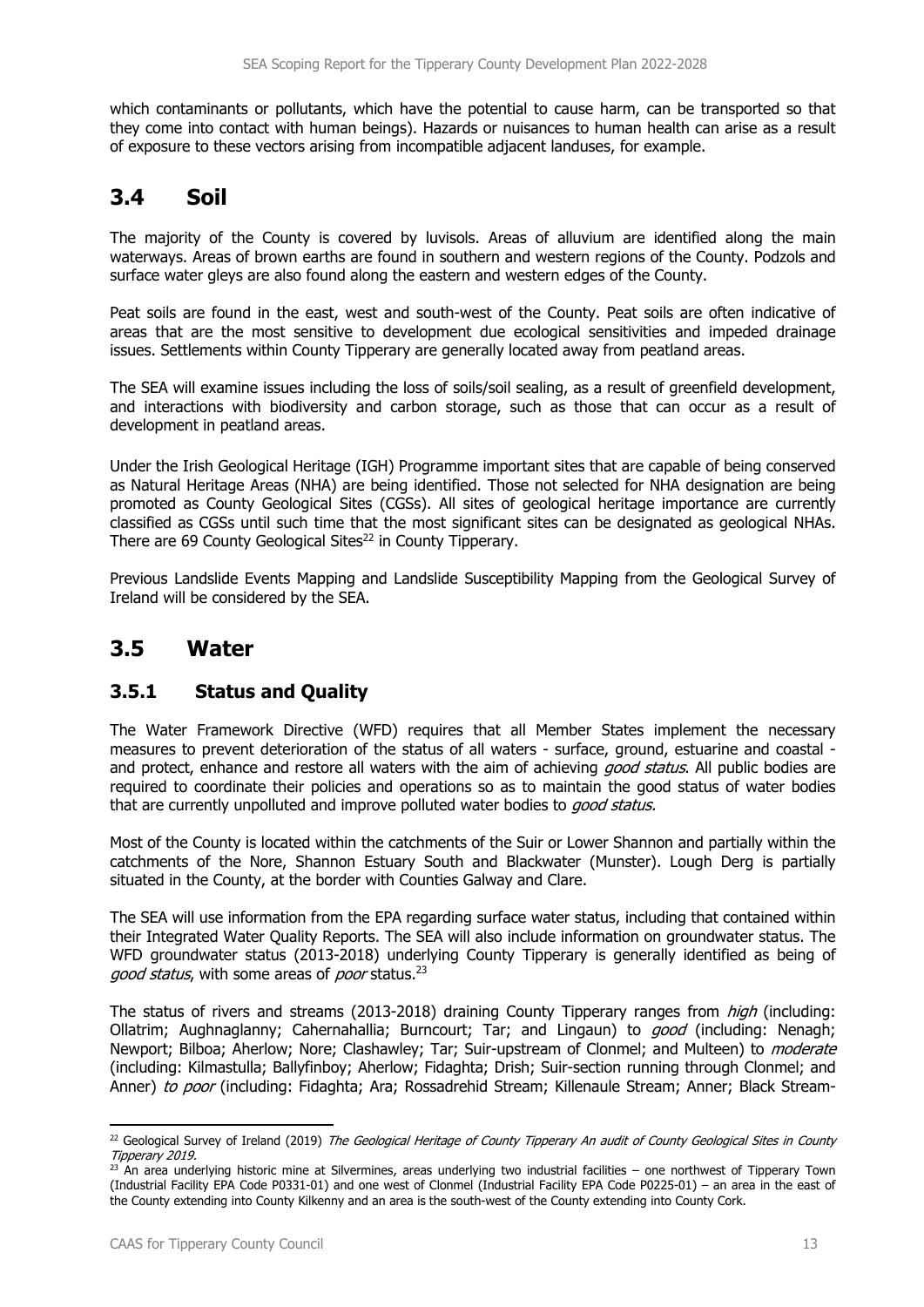Cashel;, Mullinahone Stream; Rossestown; Drish; Clover; Rossestown; Farneybridge; Fishmoyne; Carrigahorig Stream; Cappawhite Stream; and Toem Stream).

Lough Derg is classified as being of moderate status.

In addition, there are a number of *unassigned* rivers and lakes across the County.

Pressures on rivers and lakes that are failing to meet the WFD's overall objective of *good status* will be identified by the SEA and policy responses will be recommended as necessary.

The SEA will also provide information on aquifer vulnerability, aquifer productivity and entries to the WFD's Registers of Protected Areas.

### **3.5.2 Flooding**

Certain areas across the County are at risk of flooding from various sources including groundwater, pluvial and fluvial. There are various historic and predictive indicators of flood risk in the County, including along the Rivers Shannon, Suir and Anner.

The following settlements were identified by the OPW in 2012 as requiring detailed assessment of flood risk (Areas for Further Assessment): Ardfinnan; Ballyporeen; Bansha; Borrisokane; Borrisoleigh; Caher; Carrick-on-Suir; Clonmel; Fethard; Golden; Marlfield; Mullinahone; Nenagh; Newcastle; Newport; Roscrea; Templemore; Thurles; and Tipperary Town.

A Strategic Flood Risk Assessment (SFRA), as required by 'The Planning System and Flood Risk Management Guidelines for Planning Authorities' (Department of the Environment, Heritage and Local Government and Office of Public Works, 2009) and Circular PL 2/2014 (Department of Environment, Community and Local Government), is being undertaken alongside the preparation of the SEA and the preparation of the Draft Plan. The SFRA will focus on land use zoning provided for by the County Development Plan as well as County-wide flood risk management policy. The SFRA will consider available and emerging information on flood risk indicators, including the OPW's Flood Hazard and Risk Mapping and any flood defences and inter-County interactions.

# **3.6 Air and Climatic Factors**

### **3.6.1 Air**

The EPA's (2020) Air Quality in Ireland 2019 identifies that:

- Air quality in Ireland is generally good, however there are localised issues;
- Nitrogen dioxide ( $NO<sub>2</sub>$ ) from transport emissions is polluting urban areas. ; and
- Ireland was above World Health Organization air quality guideline value levels at 33 monitoring sites – mostly due to the burning of solid fuel within settlements across the country.

With regards to solutions, the report identifies that:

- To tackle the problem of particulate matter, clean ways of heating homes and improve energy efficiency of homes can be progressed; and
- To reduce the impact of nitrogen dioxide, transport options in the Government's Climate Action Plan can be implemented (including promoting clean public transport and increasing the use of electric vehicles) and transport choices can be considered by individuals.

The current air quality in County Tipperary is identified by the EPA as being  $qood^{24}$ .

<sup>24 05/10/2020 (</sup>http://www.epa.ie/air/quality/).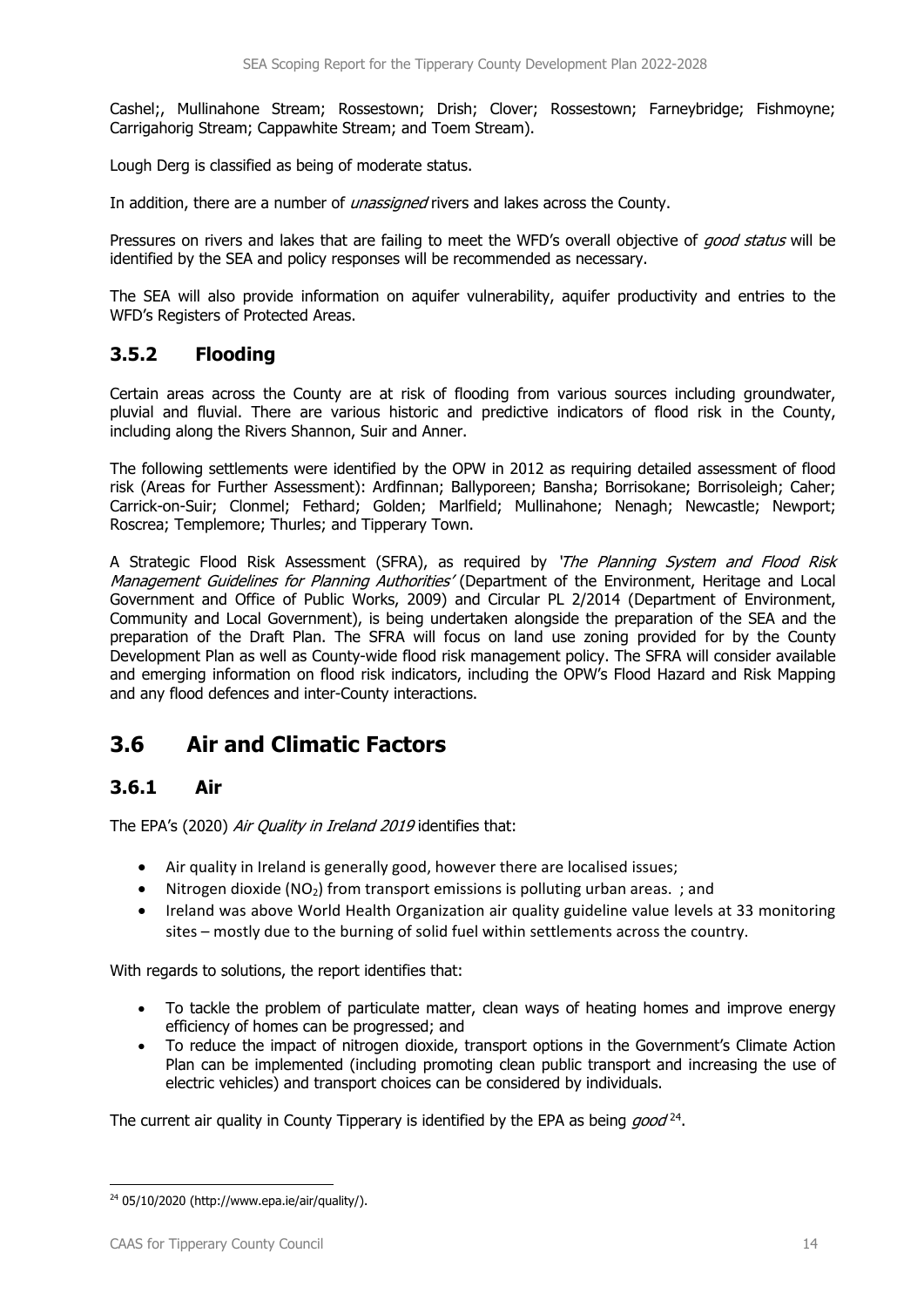### **3.6.2 Climatic Factors**

#### **Requirements for Development Plans and Suggested Responses**

Section 10 (2) of the Planning and Development Act 2000 (as amended) requires Development Plans to include various types of objectives, including those detailed Table 3.1 that relate to climate mitigation and adaptation. Table 3.1 also identifies suggested responses to these requirements.

#### **Table 3.1 Climate Mitigation and Adaption Requirements for Development Plans and Suggested Responses**

| Requirement of under the Planning<br>and Development Act 2000 (as<br>amended) Section 10 (2) (n)                                                                                                                                                                                             | Suggested Development Plan Response, including:                                                                                                                                                                                                                                                                                                                                                                                                                                                                                                                                                                                                                                                                                                                                                                                  |  |  |
|----------------------------------------------------------------------------------------------------------------------------------------------------------------------------------------------------------------------------------------------------------------------------------------------|----------------------------------------------------------------------------------------------------------------------------------------------------------------------------------------------------------------------------------------------------------------------------------------------------------------------------------------------------------------------------------------------------------------------------------------------------------------------------------------------------------------------------------------------------------------------------------------------------------------------------------------------------------------------------------------------------------------------------------------------------------------------------------------------------------------------------------|--|--|
| (n) the promotion of sustainable settlement and transportation strategies in urban and rural areas including the promotion of<br>measures to:                                                                                                                                                |                                                                                                                                                                                                                                                                                                                                                                                                                                                                                                                                                                                                                                                                                                                                                                                                                                  |  |  |
| (i) reduce energy demand in response to<br>the likelihood of increases in energy and<br>other costs due to long-term decline in<br>non-renewable resources,<br>(ii) reduce anthropogenic greenhouse<br>gas emissions, and<br>(iii) address the necessity of adaptation<br>to climate change; | Reducing need to travel using population allocations – taking into<br>$\bullet$<br>account emissions from transport<br>Maximise adjacency between populations, public transport capacity and<br>$\bullet$<br>locations for employment, retail, services and amenities<br>New compact growth policy for settlements<br>٠<br>Improve permeability and reduce car dependency to do short distance<br>٠<br>journeys<br>Promote compact mixed-use settlements which will reduce the need for<br>٠<br>car-based commuting<br>Written Plan provisions, including for connectivity, permeability and<br>٠<br>public transport provision in existing and new settlements.<br>Population allocations taking into account water services and assimilative<br>$\bullet$<br>capacity<br>Land use zoning - taking into account flood risk<br>٠ |  |  |
| Written Plan provisions<br>in particular, having regard to:                                                                                                                                                                                                                                  |                                                                                                                                                                                                                                                                                                                                                                                                                                                                                                                                                                                                                                                                                                                                                                                                                                  |  |  |
| location,                                                                                                                                                                                                                                                                                    | Population allocations - water services and assimilative capacity<br>$\bullet$<br>Land use zoning - taking into account flood risk<br>Land use zoning - taking into account emissions from transport; and<br>$\bullet$<br>maximising connectivity and accessibilities to employment retail, services<br>and amenities<br>Written Plan provisions<br>٠                                                                                                                                                                                                                                                                                                                                                                                                                                                                            |  |  |
| layout and design of new development;                                                                                                                                                                                                                                                        | Written Plan provisions and maximising permeability and connectivity to<br>$\bullet$<br>facilities and amenities                                                                                                                                                                                                                                                                                                                                                                                                                                                                                                                                                                                                                                                                                                                 |  |  |

Written Development Plan provisions to address climate mitigation and adaptation are expected to cover the topics of employment uses to serve residents, shared office spaces to serve existing and potential commuters, energy, sustainable mobility, flood risk management and drainage. The SEA will recommend climate action measures for integration into the Plan under headings including: Buildings; Agriculture, Land Management and Forestry; Transport; Energy production; Minerals; Resource Management; Water management; Infrastructure, including flood defences; Wildlife and biodiversity; Economy and tourism; and Human Health, Risk and Insurance.

#### **Climate Action Plan**

The Government's 2019 Climate Action Plan reflects the central priority that climate change will have in Ireland's political and administrative systems into the future, setting out governance arrangements including the carbon-proofing of government policies, the establishment of carbon budgets, the strengthening of the Climate Change Advisory Council and providing greater accountability to the Oireachtas. The Climate Action Plan deals with both mitigation and adaptation.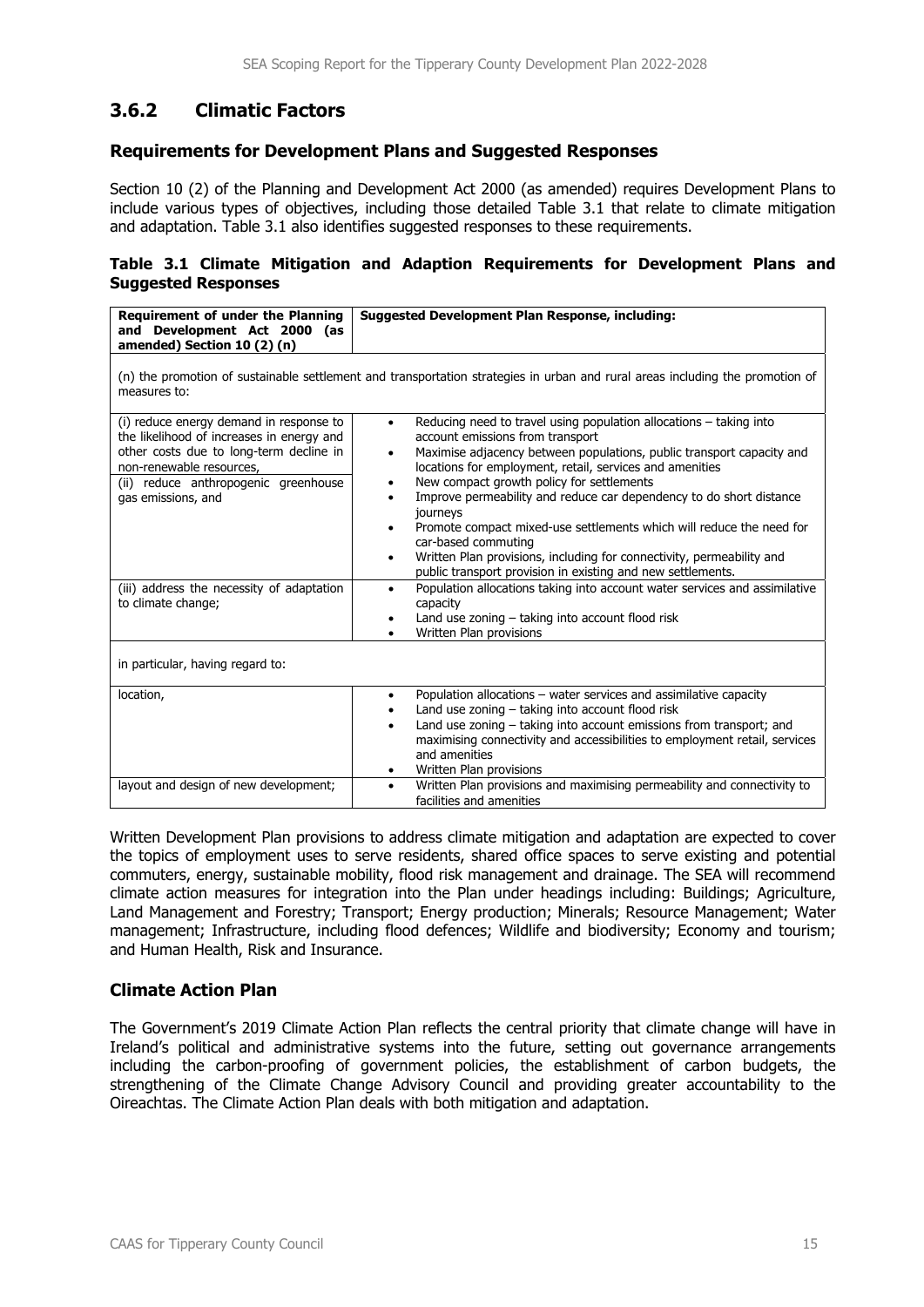#### **Climate Mitigation**

Climate mitigation describes action to reduce the likelihood of climate change occurring or reduce the impact if it does occur. This can include reducing the causes of climate change (e.g. emissions of greenhouse gases) as well as reducing future risks associated with climate change.

One of the key issues relating to the preparation of Development Plans in the context of climate mitigation relates to greenhouse gas emissions arising from transport. Development Plans are primarily land use plans and land use plans and transport are closely linked. By improving sustainable mobility through land use planning, Development Plans have the potential to reduce existing levels of greenhouse gas emissions and limit increases in future emissions. Other beneficial effects arising from climate mitigation include contributions towards reductions in energy consumption, increases in alternative energy usage, maintenance/improvement of air quality and reductions/limits in increase of noise emissions.

The SEA will evaluate the likely significant environmental effects of Development Plan provisions and the reasonable alternatives selected. This assessment will include an analysis of impact of land use zoning on carbon reduction targets.

The EPA 2019 publication *Ireland's Greenhouse Gas Emission Projections 2018-2040* provides an assessment of Ireland's total projected greenhouse gas emissions out to 2040 which includes an assessment of progress towards achieving its emission reduction targets out to 2020 and 2030 set under the EU Effort Sharing Decision (Decision No 406/2009/EU) and Effort Sharing Regulation (Regulation (EU) 2018/842). Ireland's 2020 target is to achieve a 20% reduction of non-Emission Trading Scheme (non-ETS) sector emissions (i.e. agriculture, transport, the built environment, waste and non-energy intensive industry) on 2005 levels with annual limits set for each year over the period 2013-2020. Ireland's 2030 target under the Effort Sharing Regulation is a 30% reduction of emissions compared to 2005 levels by 2030. There will be binding annual limits over the 2021‐2030 period to meet that target. Key Insights identified as part of the report's package of documents are that:

- There is a long-term projected decrease in greenhouse gas emissions as a result of inclusion of new climate mitigation policies and measures that formed part of the 2018-2027 National Development Plan, which was published in 2018. This is evident in the With Additional Measures scenario which assumes full implementation of the programmes, policies and measures included in the National Development Plan.
- Fossil fuels such as coal, peat and gas continue to be key contributors to emissions from the power generation sector. However, a significant reduction in emissions over the longer term is projected as a result of the expansion of renewables (e.g. wind), assumed to reach 41‐54% by 2030, with a move away from coal and peat.
- A growth in emissions from the transport sector continues to be projected which is largely attributed to fuel consumption from diesel cars and diesel freight. A decrease in emissions over the longer term, most notably in the With Additional Measures scenario, is largely attributed to assumed accelerated deployment of 500,000 electric vehicles and the impact of greater biofuel uptake.
- Agriculture emissions are projected to continue to grow steadily over the period which is mainly a result of an increase in animal numbers particularly for the dairy herd.
- The implementation of additional energy efficiency measures included in the National Development Plan will see a significant reduction in emissions in the residential, commercial/public services and manufacturing sectors over the projected period.

The projections reflect plans to bring Ireland onto a lower carbon trajectory in the longer term. However, Ireland still faces significant challenges in meeting EU 2030 reduction targets in the non-ETS sector and national 2050 reduction targets in the electricity generation, built environment and transport sectors. Progress in achieving targets is dependent on the level of implementation of current and future plans.

The 2019 emission projections do not consider the impact of new policies and measures that will be included in the forthcoming Government Climate Plan. It is anticipated that future emission projections will include the additional impact of the Government Climate Plan.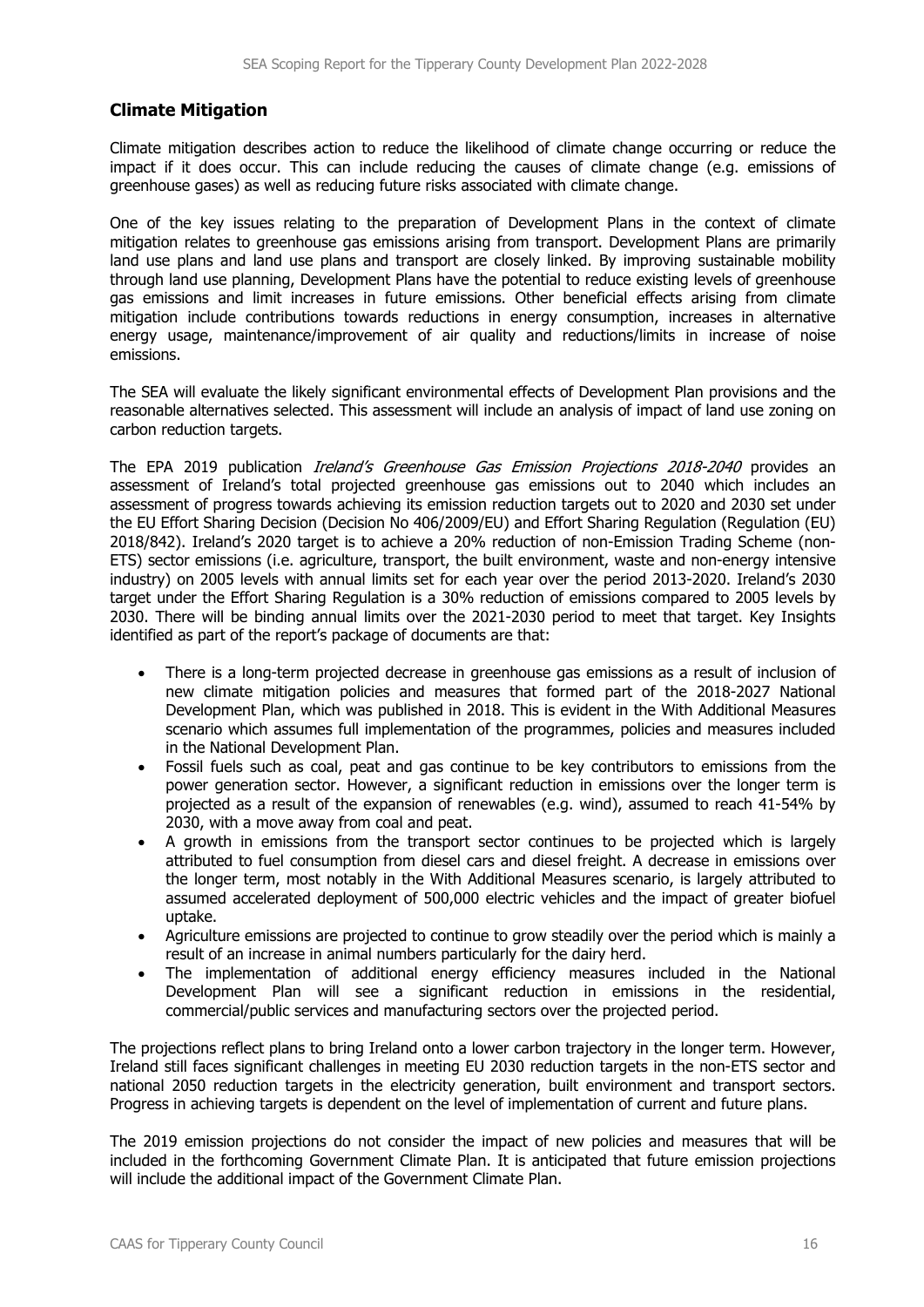The Climate Change Advisory Council's Annual Review 2019 identifies that the most recent projections demonstrate that, under different assumptions, Ireland will not meet its emissions reduction targets, even with the additional policies and measures included in the National Development Plan. The projections also show that progress on reducing emissions is sensitive to the future path of fuel prices. A significant and sustained rate of emissions reduction of approximately -2.5% per year is required to meet our objectives for 2050. However, it must be noted that additional measures within the recent Climate Action Plan are not included in the analysis to date.

#### **Climate Adaptation**

Climate adaptation is a change in natural or human systems in response to the impacts of climate change. These changes moderate harm or exploit beneficial opportunities and can be in response to actual or expected impacts.

The National Adaptation Framework 2018, prepared by the Department of Communications, Climate Action and Environment, sets out the national strategy to reduce the vulnerability of the country to the negative effects of climate change and to avail of positive impacts. The National Adaptation Framework outlines a whole of government and society approach to climate adaptation. Under the Framework a number of Government Departments will be required to prepare sectoral adaptation plans in relation to a priority area that they are responsible for.

One of the key issues relating to the preparation of Development Plans in the context of climate adaptation is flooding. Strategic Flood Risk Assessment (see Section 3.5.2) facilitates the appropriate zoning of areas that are at elevated risk of flooding and the integration of flood risk management provisions into Development Plans (see also Section 3.7).

The Tipperary County Council Climate Change Adaptation Strategy 2019-2024 features a range of actions across sectors including: seafood, agriculture, forestry, biodiversity, built and archaeological heritage, transport infrastructure, electricity and gas networks, communication networks, flood risk management, water quality, water services infrastructure and health. The Strategy seeks to:

- Ensure a proper understanding of the key risks and vulnerabilities of climate change;
- Advance the implementation of climate resilient actions in a planned and proactive manner;
- Ensure that climate adaptation considerations are mainstreamed into all plans and policies and integrated into all operations and functions of the local authority.

# **3.7 Material Assets**

Other material assets, in addition to those detailed below, covered by the SEA include archaeological and architectural heritage (see Section 3.8) natural resources of economic value, such as water, air and soil<sup>25</sup> (see Sections 3.5, 3.6.1 and 3.4).

#### **3.7.1 Waste Water**

Waste water demand and capacity information at settlements that will be considered by the SEA, where available, includes $26$ :

- Population served:
- Loading:
- Capacity:
- Level of treatment;
- Spare capacity or shortfall;
- Compliance with urban waste water treatment Directive;
- Population provided for by the Plan by 2028 that will be served;

 $25$  Soil and geological resources will be considered under this topic including with respect to mineral locations and aggregate potential.

<sup>&</sup>lt;sup>26</sup> Detailed water services information will inform the preparation of the SEA Environmental Report.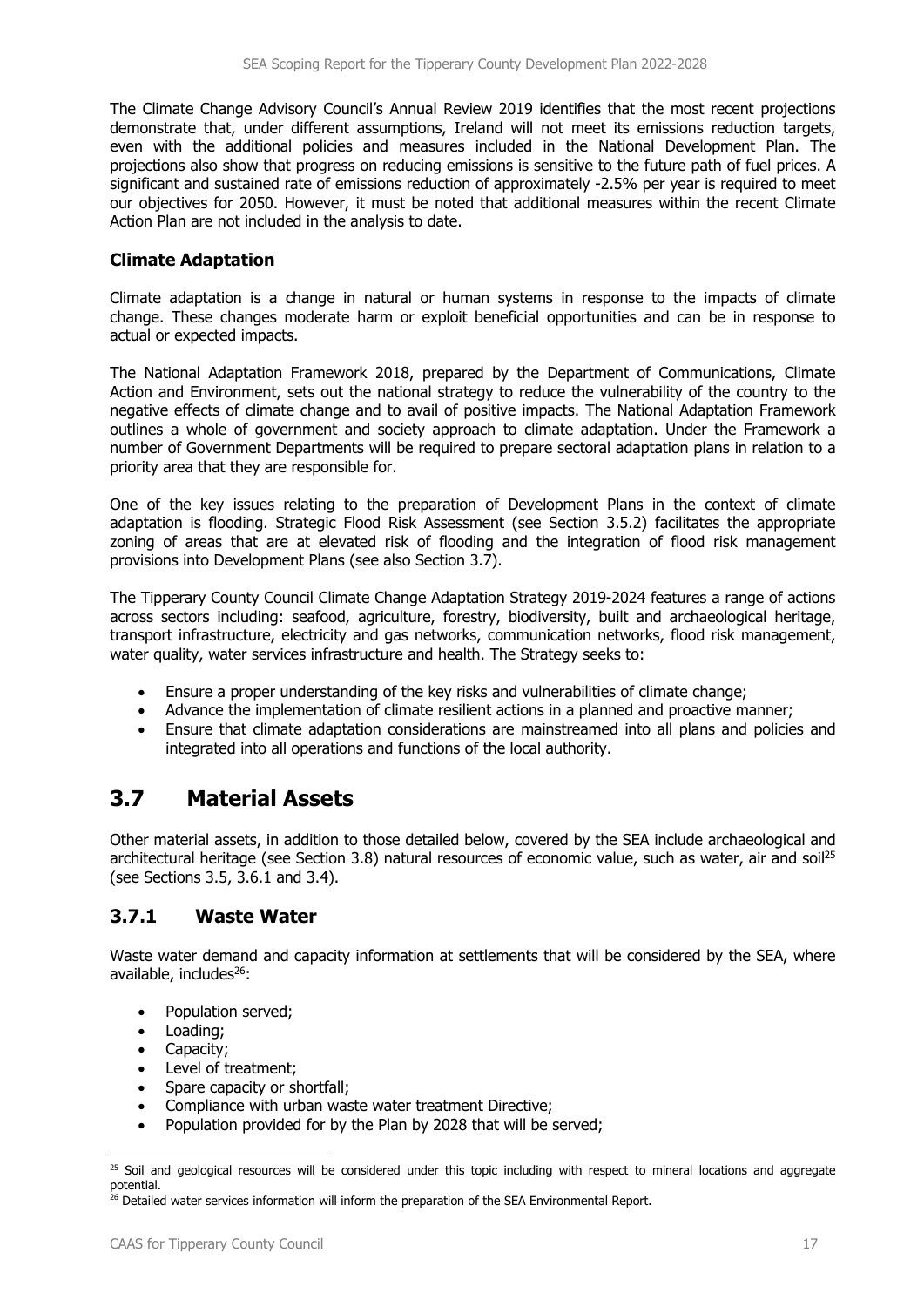- Predicted 2028 loading:
- Planned 2028 capacity;
- Predicted 2028 spare capacity or shortfall; and
- Waste water infrastructure investment needs.

The EPA produces annual reports on the treatment of urban waste water from cities, towns and urban communities. The latest EPA 2019 report 'Urban Waste Water Treatment in 2018' identifies the priority areas where resources must be targeted, in order to protect the environment from the harmful effects of waste water, and deliver environmental improvements where they are most needed. Based on the EPA's assessment of monitoring information provided by Irish Water and the enforcement activities carried out by the EPA, this report identifies urban areas with the most important environmental issues that must be addressed. There is one urban area in County Tipperary (Mullinahone) listed as a priority area, where improvements are required to resolve environmental issues.

Further to this, Mullinahone is listed as an area where the EPA identified waste water discharges as the sole significant pressure on water bodies at risk of pollution.

### **3.7.2 Drinking Water**

Drinking water demand and capacity information that will be considered by the SEA, where available, includes:

- Population served;
- Demand;
- Supply capacity;
- Spare capacity or shortfall;
- Population provided for by the Plan by 2028 that will be served;
- Predicted 2028 demand;
- Planned 2028 supply capacity;
- Predicted 2028 spare capacity or shortfall; and
- Water supply infrastructure investment needs.

Drinking water must be clean and wholesome. That means it must meet the relevant water quality standards and must not contain any other substance or micro-organism in concentrations or numbers that constitute a potential danger to human health.

Compliance with the drinking water requirements is determined by comparing the results of analyses submitted by water suppliers to the standard for 48 parameters specified in the European Communities (Drinking Water) Regulations (No. 2), 2007. To ensure that these standards are met, each water supply must be monitored on a regular basis.

Under Section 58 of the EPA Act 1992 the EPA is required to collect and verify monitoring results for all water supplies in Ireland covered by the European Communities (Drinking Water) Regulations, 2000. The EPA publishes their results in annual reports which are supported by Remedial Action Lists (RALs). These lists identify water supplies that are not in compliance with the Drinking Water Regulations.

The most recent available EPA Remedial Action List (Q2 of 2020) identifies two Tipperary drinking water supplies Clonmel Poulavanogue (inadequate treatment for cryptosporidium) and Galtee Regional (excessive levels of aluminium in the treated water, poor turbidity removal, and treatment and management issues).

Water quality and management of nutrients from sources such as agriculture, municipal waste water treatment plants and on-site waste water treatment systems will be also considered by the SEA.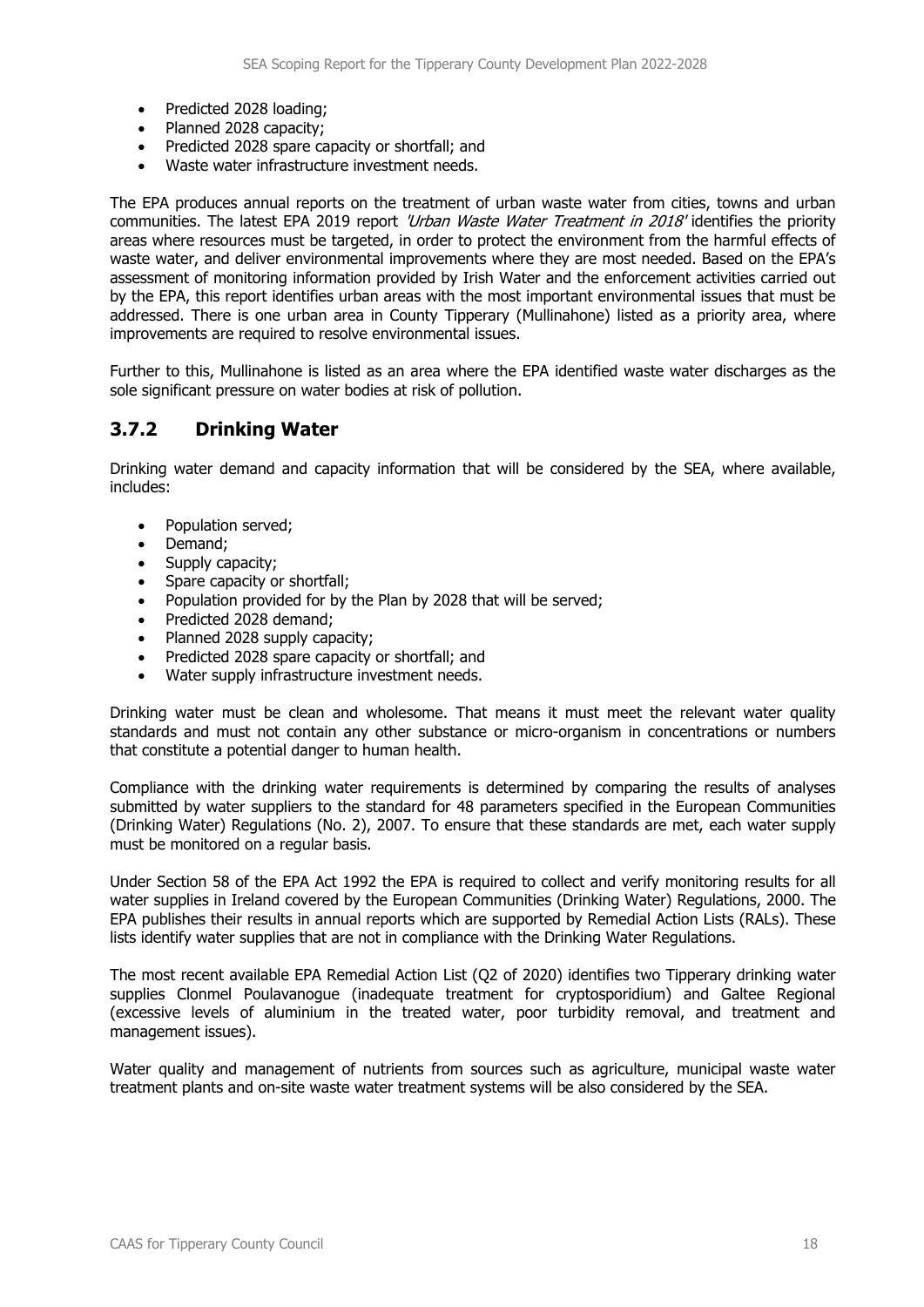### **3.7.3 Transport**

County Tipperary occupies a strategic location on the National Road network with the M7, M8, N52, N62 and N74 traversing the County. Tipperary is well served by a number of mainline and commuter train services including Dublin/Cork, Dublin/Tralee, Dublin/Limerick and Waterford/Clonmel/Limerick Junction. Further to this, Bus Éireann and a number of other private operators provide bus services to the County. The key town of Clonmel and the towns of Carrick-on-Suir, Cahir and Tipperary have been identified by the Southern Region Spatial Economic Strategy as being part of the Limerick-Waterford Transport and Economic network/axis.

### **3.7.4 Waste Management**

Waste management in County Tipperary is guided by the Southern Region Waste Management Plan 2015-2021. The Southern Region comprises Limerick City and County Council; Tipperary County Council; Wexford County Council; Carlow County Council; Kilkenny County Council; Waterford City and County Council; Cork City Council; Cork County Council; Kerry County Council; and Clare County Council.

### **3.7.5 Public Assets and Infrastructure**

Public assets and infrastructure that have the potential to be impacted upon by the Plan, if unmitigated, include; settlements; resources such as public open spaces, parks and recreational areas; public buildings and services; transport and utility infrastructure (electricity, gas, telecommunications, water supply, waste water infrastructure etc.); forestry; and natural resources that are covered under other topics such as water and soil.

### **3.7.6 Land**

The Plan has the potential to assist with the reuse and regeneration of brownfield sites thereby contributing towards sustainable mobility and reducing the need to develop greenfield lands and associated adverse environmental effects. Brownfield lands are generally located within urban/suburban areas.

### **3.7.7 Renewable Energy Potential**

Available information on renewable energy potential within and adjacent to the County – and any associated Plan provisions – will be considered by the SEA.

# **3.8 Cultural Heritage**

### **3.8.1 Archaeological Heritage**

Archaeological heritage is protected under various legislation including the National Monuments Acts (1930-2004), Natural Cultural Institutions Act 1997 and the Planning Acts. The SEA Environmental Report will include information on the archaeological heritage of County Tipperary, including that relating to designations such as entries to the Record of Monuments and Places. These monuments range from 13<sup>th</sup> century castles to early medieval ecclesiastical sites and 48 are in State Care, including Swiss Cottage (Cahir), Cahir Castle, Roscrea, Timoney Hills, Holycross Abbey, Rock of Cashel and Derrynaflan.

Clusters of archaeological heritage are concentrated within and surrounding towns and villages and in lowland rural areas. Upland areas contain smaller concentrations of protected monuments. Zones of Archaeological Potential are identified at numerous locations across the County including at Derrygreenagh, Longfordpass South, Kilsheelan, Cashel and Fethard.

The SEA Environmental Report will include information on the archaeological heritage of County Tipperary, including that relating to designations such as entries to the Record of Monuments and Places.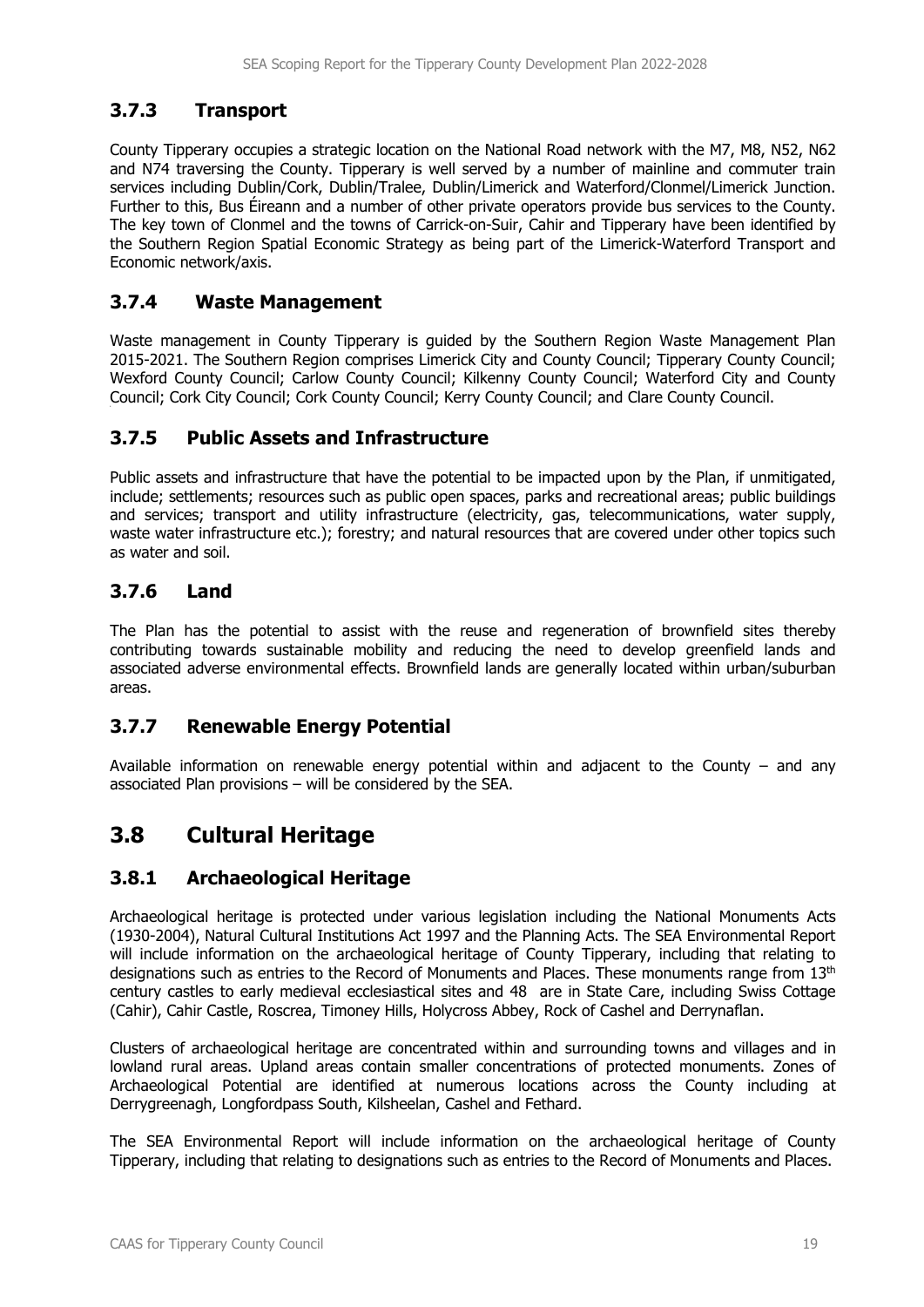### **3.8.2 Architectural Heritage**

The SEA Environmental Report will include information on the architectural heritage of County Tipperary, including that relating to designations such as the Record of Protected Structures.

The Record of Protected Structures included in the current County Development Plans are legislated for under Section 12 and Section 51 of the Planning and Development Act 2000 (as amended). Protected Structures are defined as structures, or parts of structures that are of special interest from an architectural, historical, archaeological, artistic, cultural, scientific, social or technical point of view. There are currently over 1000 Protected Structures located in County Tipperary, including country houses, churches, bridges and mills. Notable protected structures in County Tipperary include Farney Castle, Lisheen Castle, Ballyartella Bridge and Gortkelly Castle.

An Architectural Conservation Area (ACA) is a place, area, group of structures or townscape, which is of special architectural, historical, archaeological, artistic, cultural, scientific, social or technical interest or contributes to the appreciation of a Protected Structure. An ACA may or may not include Protected Structures. In an ACA, protection is placed on the external appearance of such areas or structures. There are currently 33 ACAs designated in County Tipperary.

## **3.9 Landscape**

County Tipperary is characterised by a variety of landscape types including large lowland plains, upland areas and wetlands. Upland areas include the Silvermines, Arra, Galtee and Knockmealdown Mountains, the Slieveardagh Hills, the Devil's Bit and Slievenamon. The Shannon wetlands and Lough Derg are situated in the north-west of the County.

Tipperary's Landscape Character Assessment identifies seven landscape categories with further division to smaller Landscape Character Areas:

- Lowland Pasture and Arable;
- Peatlands and Wet Mixed Farmland;
- Watersides:
- Lakeland Enclosures:
- Farmed:
- Forested; and
- Mountain and Upland.

Visually sensitive areas include upland areas, lakes such as Lough Derg and peatland areas.

In addition to this, there are dozens of Protected Views designated within the County various Amenity Areas.

The above and any other or emerging landscape designations will be taken into account by the assessment.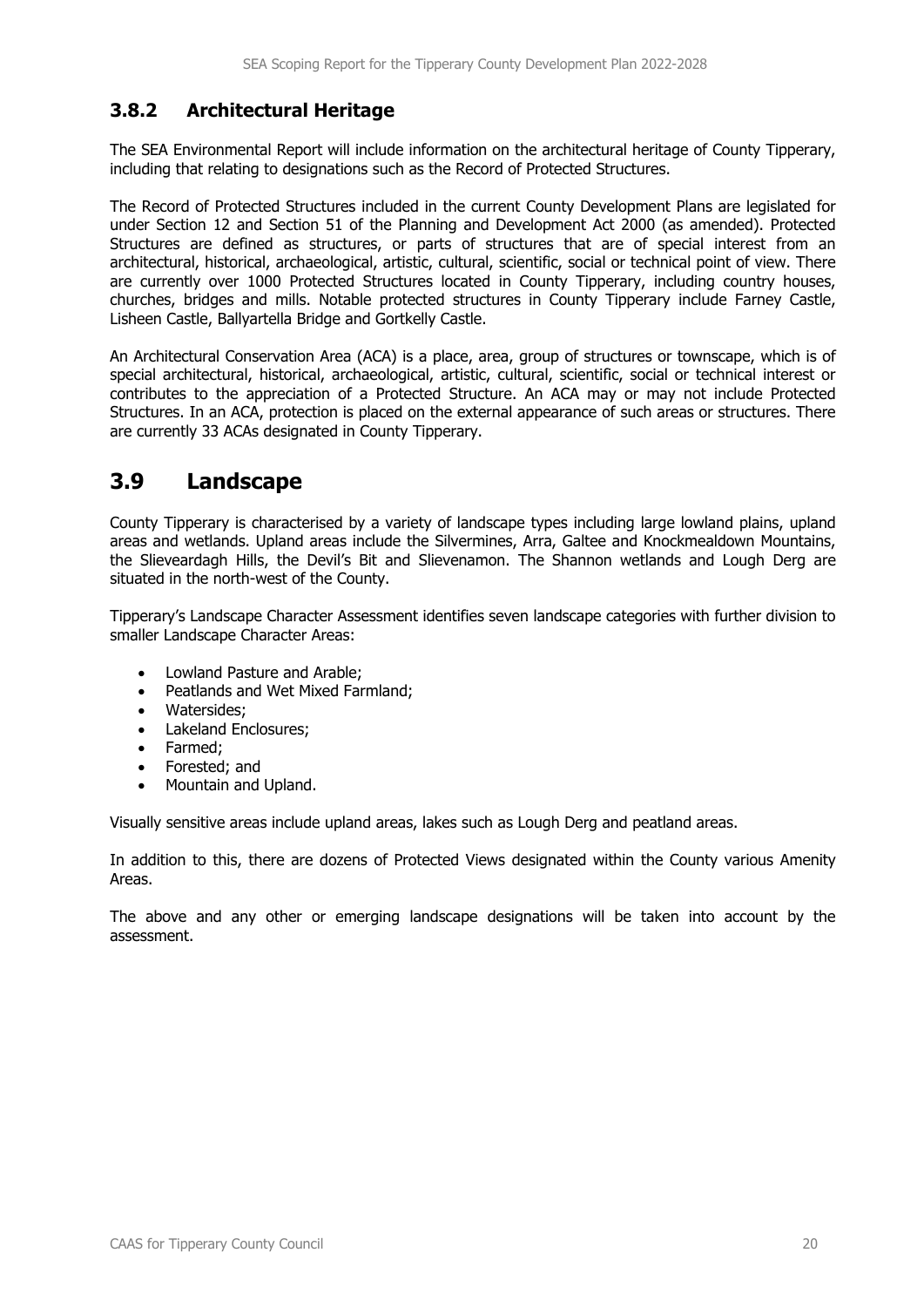# **Section 4 Other Issues Relevant to the Scope of the SEA**

## **4.1 Environmental Issues and Components**

Key environmental issues to be considered comprise relating to the baseline for each of the environmental components identified in Section 3 of this report. Written scoping submissions made by the environmental authorities have been taken into account in finalising these submissions.

In compliance with the legislation, the following environmental components, and any relevant interrelationships $^{27}$ , will be considered by the SEA:

- Biodiversity and flora and fauna;
- Population and human health;
- Soil:
- Water;
- Air and climatic factors:
- Material assets:
- Cultural heritage; and
- Landscape.

These topics will be addressed as relevant in the description (mapped and textual) of the environmental baseline, in Strategic Environmental Objectives, indicators and targets and in the identification of likely significant environmental effects, if any, and in the updating of existing Plan provisions (arising from superseded legislation, guidelines, etc.) and the inclusion of new Plan provisions for environmental protection and sustainable development.

# **4.2 Guidelines and Legislation**

The SEA, AA and SFRA will ensure compliance with environmental and planning legislation, including:

- The SEA Directive and the Habitats and Birds Directives:
- The Planning and Development (Strategic Environmental Assessment) Regulations 2004 (SI No. 436 of 2004), as amended by the Planning and Development (Strategic Environmental Assessment) (Amendment) Regulations 2011 (SI No. 201 of 2011);
- The Planning and Development Act 2000 (as amended); and
- The European Communities (Birds and Natural Habitats) Regulations 2011 (as amended).

In addition to complying with the legislation, the processes will be undertaken taking into account the following guidance:

- Appropriate Assessment of Plans and Projects in Ireland. Guidance for Planning Authorities. Department of the Environment, Heritage and Local Government, 2009.
- Assessment of plans and projects significantly affecting Natura 2000 sites: Methodological guidance on the provisions of Article 6(3) and (4) of the Habitats Directive 92/43/EEC, European Commission Environment DG, 2000.
- Developing and Assessing Alternatives in Strategic Environmental Assessment, Environment Protection Agency, 2015.EPA GISEA Manual: Current Practice and Potential on the Application of Geographical Information Systems as a Support Tool in Strategic Environmental Assessment of Irish Land Use Plans, Environment Protection Agency, 2009.

<sup>&</sup>lt;sup>27</sup> In addition to being identified in relevant sections of the SEA Environmental Report as they arise, interrelationships between environmental components will be identified.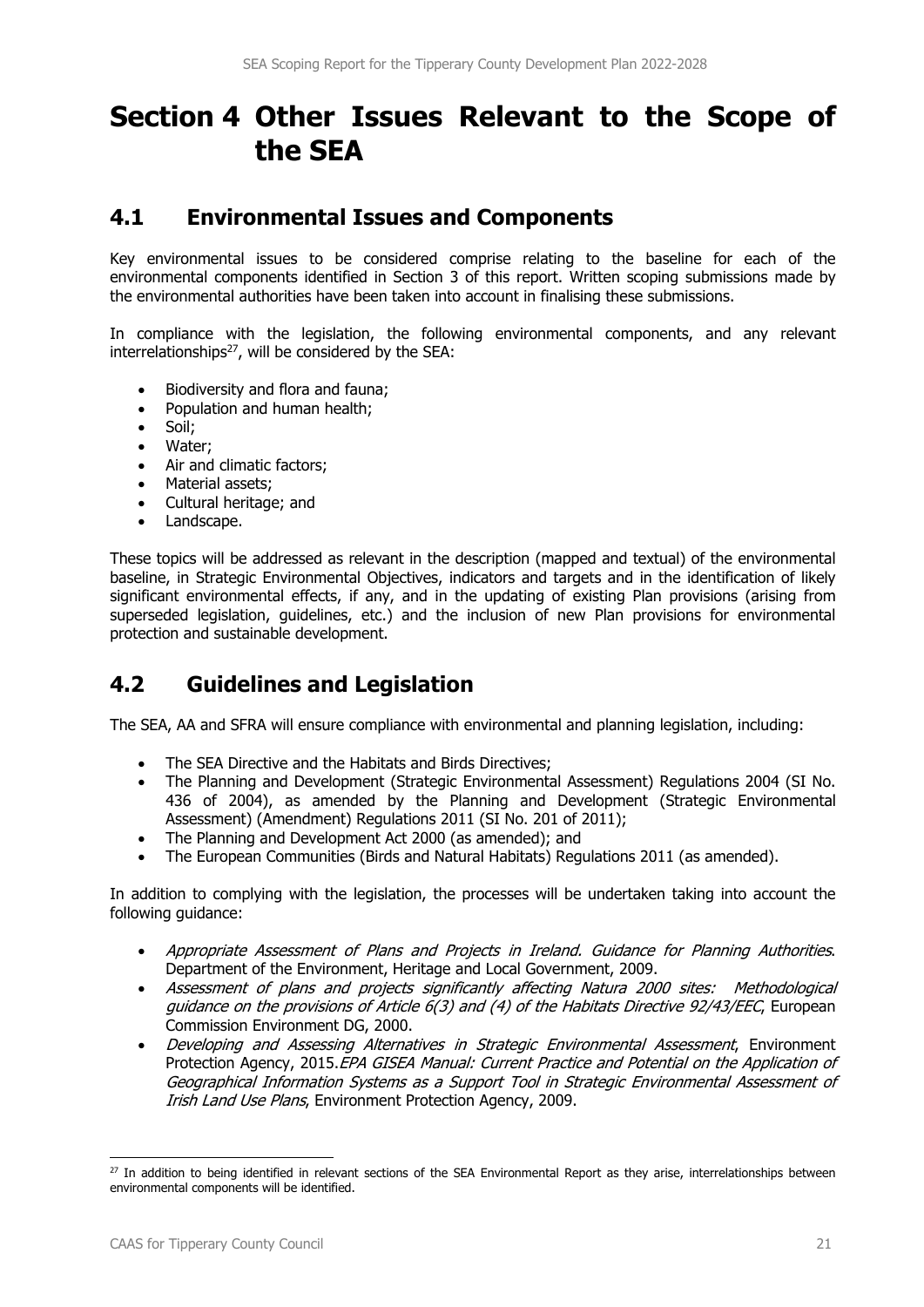- Guidance on Integrating Climate Change and Biodiversity into Strategic Environmental Assessment, European Commission, 2013.
- Integrated Biodiversity Impact Assessment Streamlining AA, SEA and EIA Processes: Practitioner's Manual, Environment Protection Agency, 2013.
- Integrating Climate Change into Strategic Environmental Assessment in Ireland. Environmental Protection Agency, 2015.
- Implementation of SEA Directive (2001/42/EC): Guidelines for Regional Authorities and Planning Authorities. Department of the Environment, Heritage and Local Government, 2004.
- Managing Natura 2000 sites: The Provisions of Article 6 of the Habitats Directive 92/43/EEC: European Commission, 2000.
- The Planning System and Flood Risk Management Guidelines for Planning Authorities. Department of the Environment, Heritage and Local Government and Office of Public Works, 2009.
- Relevant Official Government Circulars.
- Relevant European Court of Justice Judgements.

### **4.3 Relationship with other plans and programmes**

The Plan is nested in a hierarchy of plans, programmes, etc. that relate to various sectors. The SEA Environmental Report will provide details on the relationship between the Plan and other plans and programmes. The Plan must comply with relevant higher-level strategic actions and may, in turn, guide lower level strategic actions. The SEA, AA and SFRA will take account of the Council's obligation to comply with all environmental legislation and align with and cumulatively contribute towards – in combination with other users and bodies – the achievement of the objectives of the regulatory framework for environmental protection and management.

In considering the relationship with legislation and other plans and programmes it is important to note that the Plan will be implemented within an area that has existing plans and programmes for a range of sectors (e.g. land use, transport, energy and water management) at a range of levels (e.g. national, river basin district, regional, county and local) that are subject to SEA and AA.

The findings of the environmental assessments of higher and lower tier plans (e.g. those of the Regional Spatial and Economic Strategy for the Southern Region, adjacent County Development Plans and Local Area Plans) will be taken into account by the SEA for the County Plan.

# **4.4 Consideration of Potential Significant Environmental Effects**

As the Draft Plan emerges the SEA will identify, describe and mitigate likely significant environmental effects of implementation.

Plan measures providing for new development and continuance and intensification of use would be likely to result in potential significant adverse effects, if unmitigated, while other Plan measures – including those that will be integrated into the Plan through the SEA/AA/SFRA processes – would be likely to contribute towards environmental protection and management and sustainable development.

The SEA will consider the full range of likely significant environmental effects<sup>28</sup>, including effects occurring at construction as well as operational stages.

<sup>&</sup>lt;sup>28</sup> These effects include secondary, cumulative, synergistic, short, medium and long-term permanent and temporary, positive and negative effects.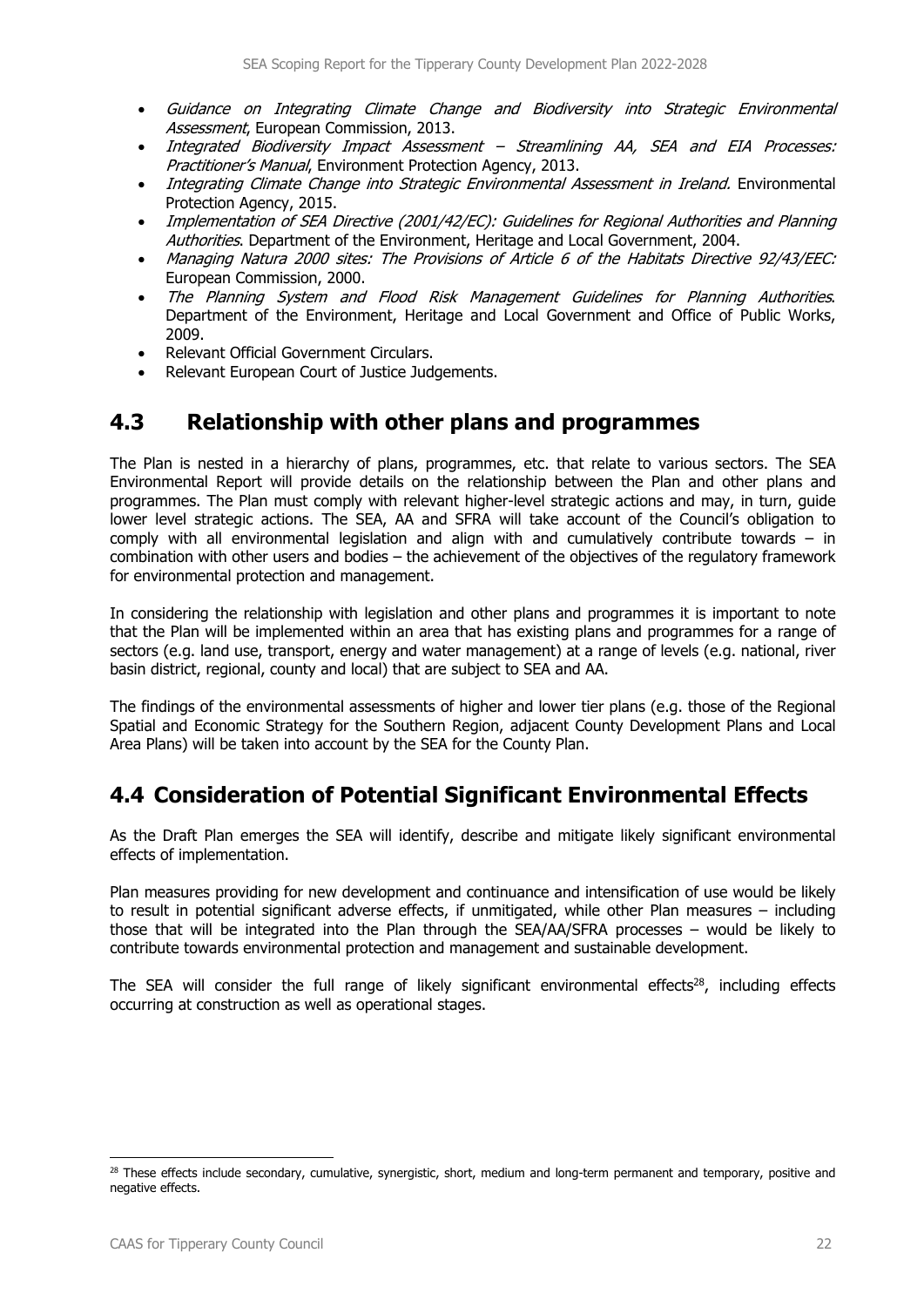### **4.5 Appropriate Assessment and Strategic Flood Risk Assessment**

Screening for Appropriate Assessment (AA), and subsequent stages of AA, as relevant, and Strategic Flood Risk Assessment (SFRA) and are being undertaken alongside the SEA and the preparation and adoption of Draft Plan (see Sections 1.3.2 and 1.3.3). The preparation of the Draft Plan, SEA, AA Screening/AA and SFRA will take place concurrently and the findings of the AA Screening/AA and SFRA will inform both the SEA and the Draft Plan.

# **4.6 Alternatives**

The SEA will examine different reasonable alternatives taking into account the objectives and the geographical scope of the plan. Headings under which alternatives will be considered may include:

- Alternatives for allocation of population/development across settlements, including consideration of the settlement hierarchy;
- Consideration of Policy for Pressure Areas/Rural Areas under Strong Urban Influence;
- Alternatives for Larger Towns; and
- Alternatives for Smaller Towns.

The SEA will seek to ensure that the selection of preferred alternatives by the Council is informed by environmental considerations including:

- Drinking water capacity;
- Waste water capacity;
- Capacity of river to assimilate treated water;
- Sustainable mobility factors e.g. public transport capacity availability, existing services availability (community, sport, retail etc.) and proximity to jobs.

# **4.7 Mitigation**

Measures to contribute towards environmental protection and sustainable development will be recommended by the SEA for integration into the Draft Plan where necessary.

Mitigation measures will address all types of significant adverse environmental effects, including those arising from cumulative effects. Mitigation measures will take into account any suggestions in the submissions from environmental authorities.

# **4.8 Monitoring**

The SEA will include information on the nature and frequency of monitoring to be carried out and organisations responsible for carrying out the monitoring. Emerging guidance from the EPA will be taken into account in this regard.